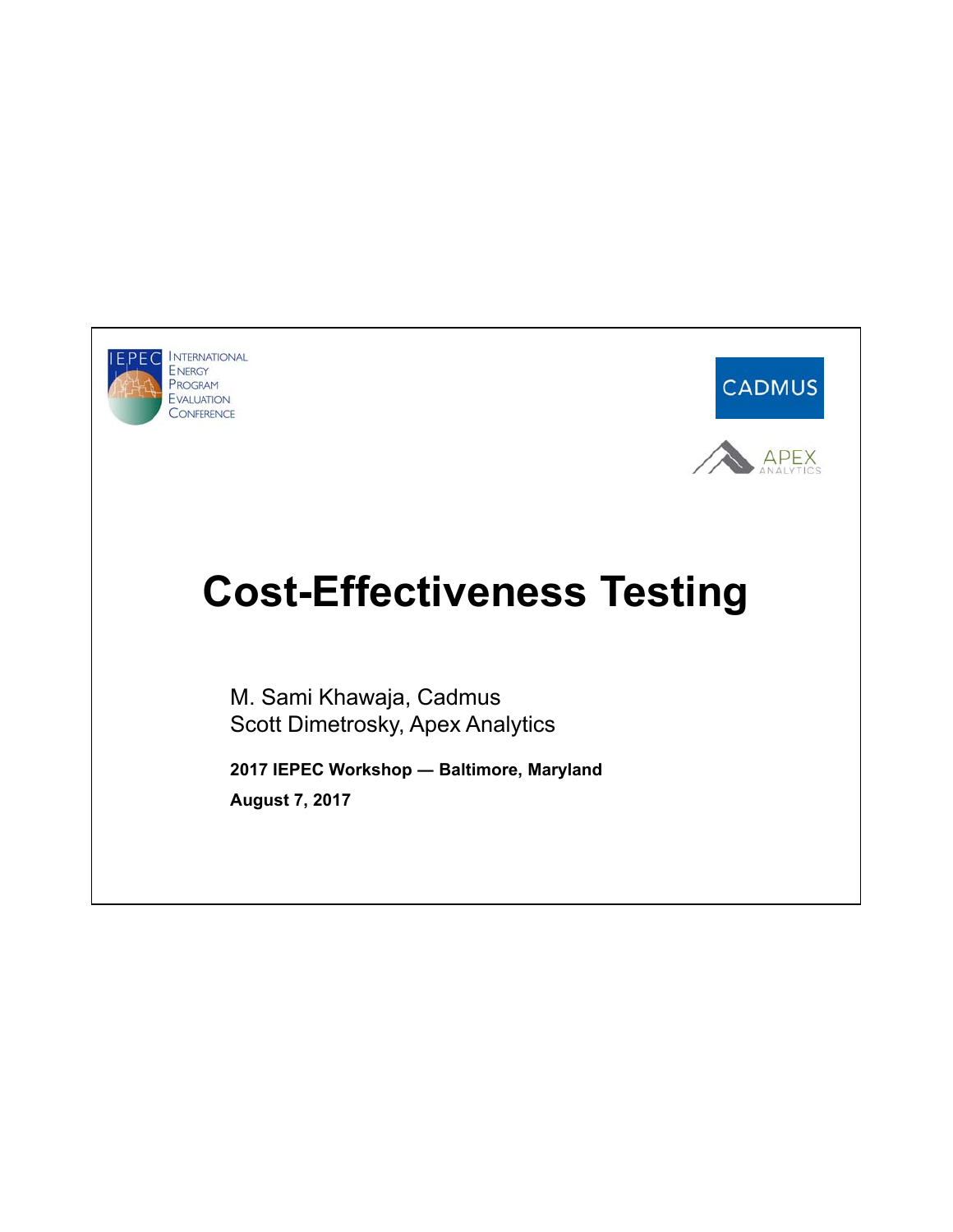

|                          | <b>Cost-effectiveness Levels</b>                                              |
|--------------------------|-------------------------------------------------------------------------------|
| <b>Portfolio Level</b>   | <b>Across Service Territories</b>                                             |
| <b>Sector Level</b>      | Residential / Commercial / Industrial                                         |
| <b>Program Level</b>     | Commercial Retrofit, Residential<br>Appliances, Low Income, Fuel Substitution |
| <b>Participant Level</b> | Home X; Retail Store Y                                                        |
| <b>Measure Level</b>     | Super T8 lighting retrofit, VFDs, etc.                                        |
|                          | 4                                                                             |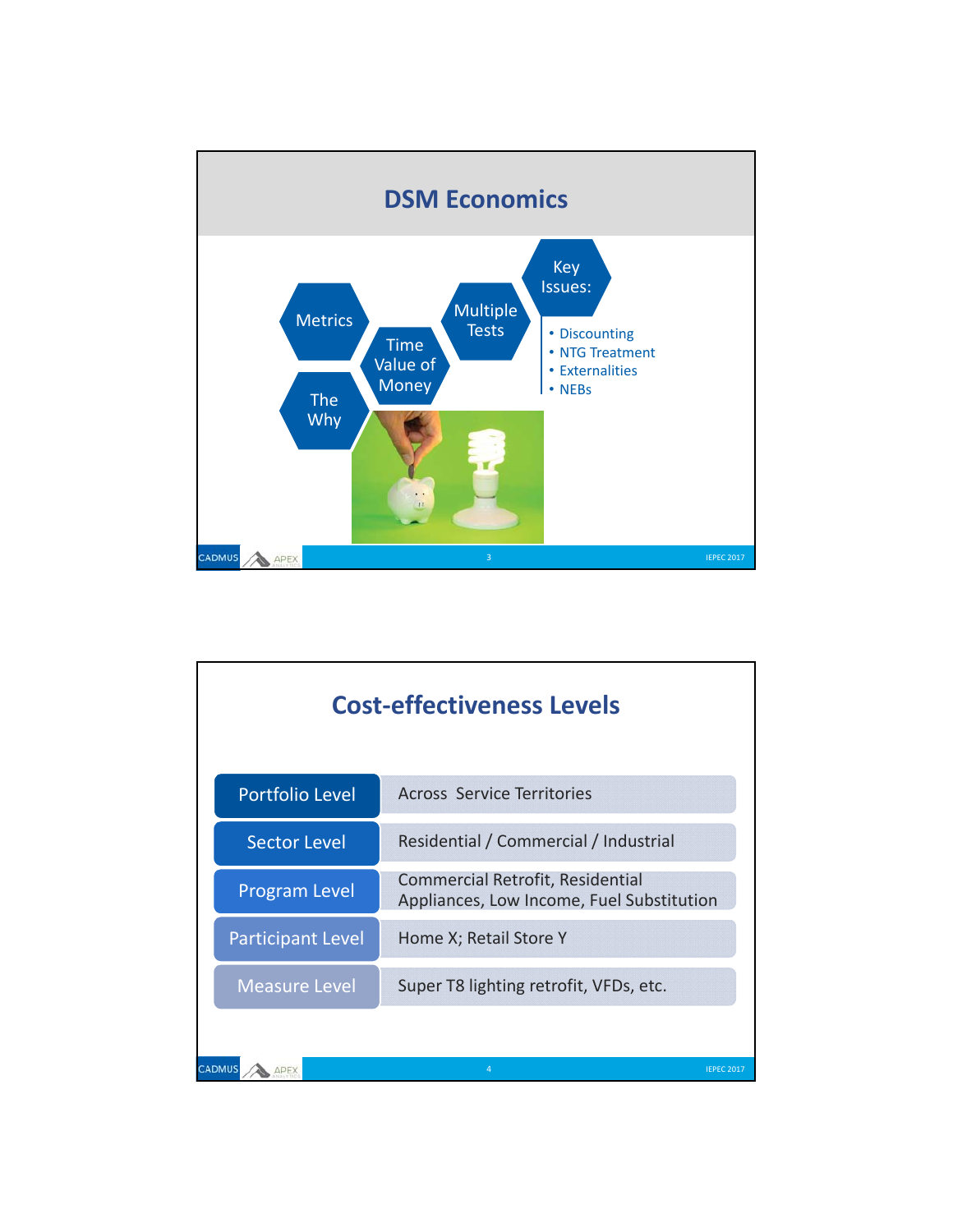

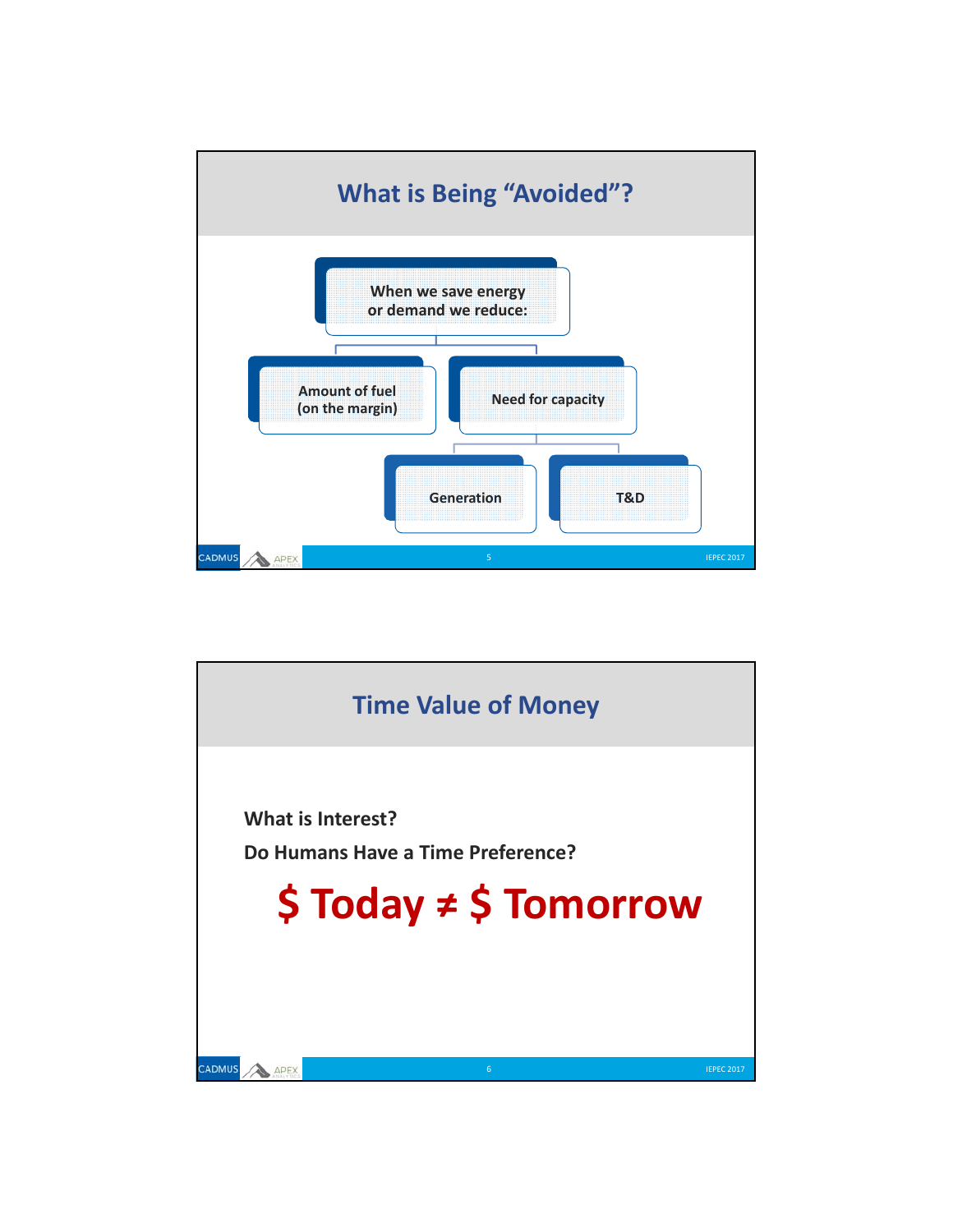

|                      |                                | <b>Simple Example</b>                                |                          |
|----------------------|--------------------------------|------------------------------------------------------|--------------------------|
| <b>Period</b>        | Value @ Beginning<br>of Period | <b>Increase in Value</b><br><b>During the Period</b> | Value @ End<br>of Period |
| $\mathbf{1}$         | \$1,000.00                     | \$50.00                                              | \$1,050.00               |
| $\overline{2}$       | \$1,050.00                     | \$52.50                                              | \$1,102.50               |
| $\overline{3}$       | \$1,102.50                     | \$55.13                                              | \$1,157.63               |
|                      |                                | Or with equations                                    |                          |
|                      |                                |                                                      | $FV = 1,000 * (1.05)^3$  |
| <b>CADMUS</b><br>PEX |                                | $\overline{8}$                                       | <b>IEPEC 2017</b>        |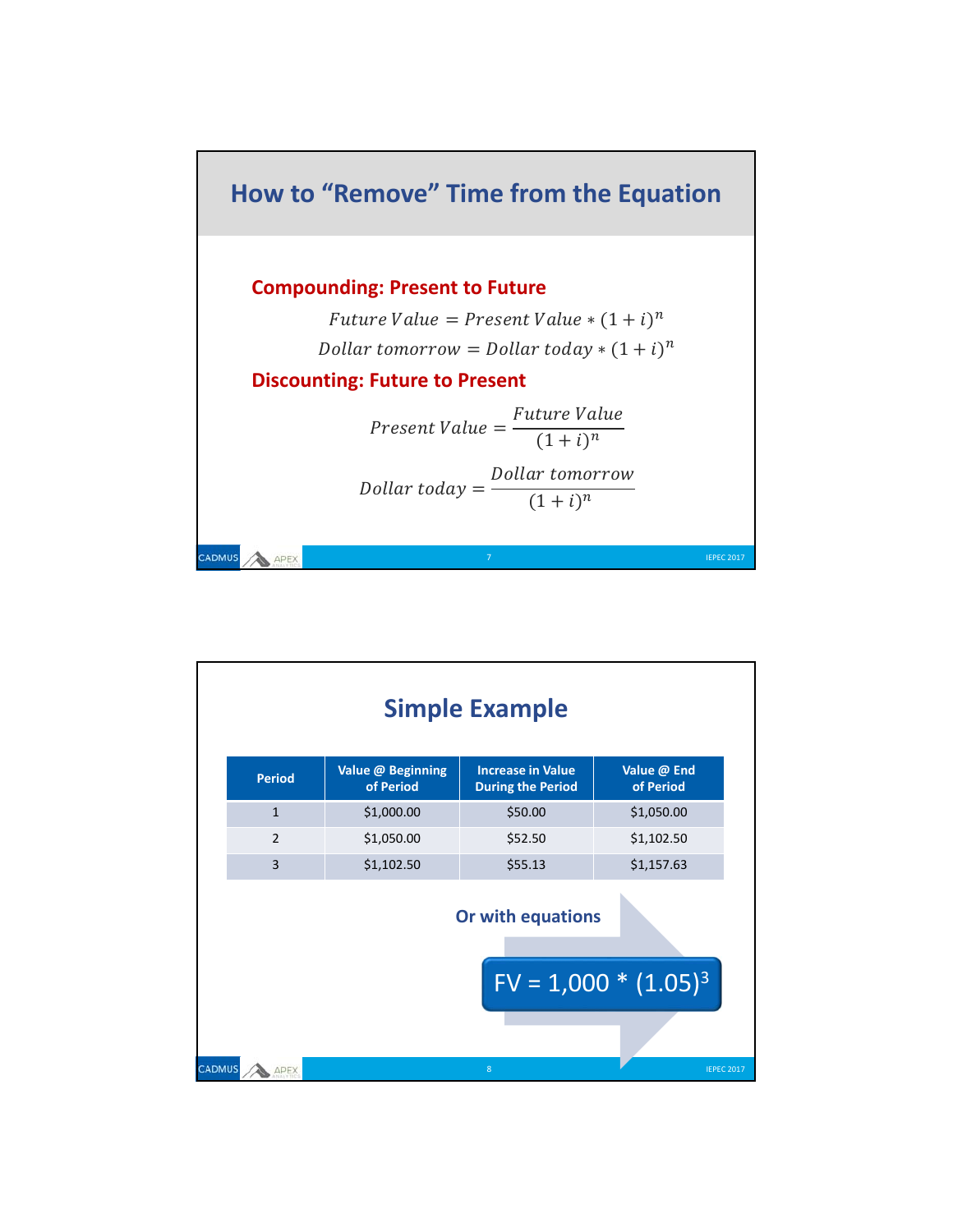

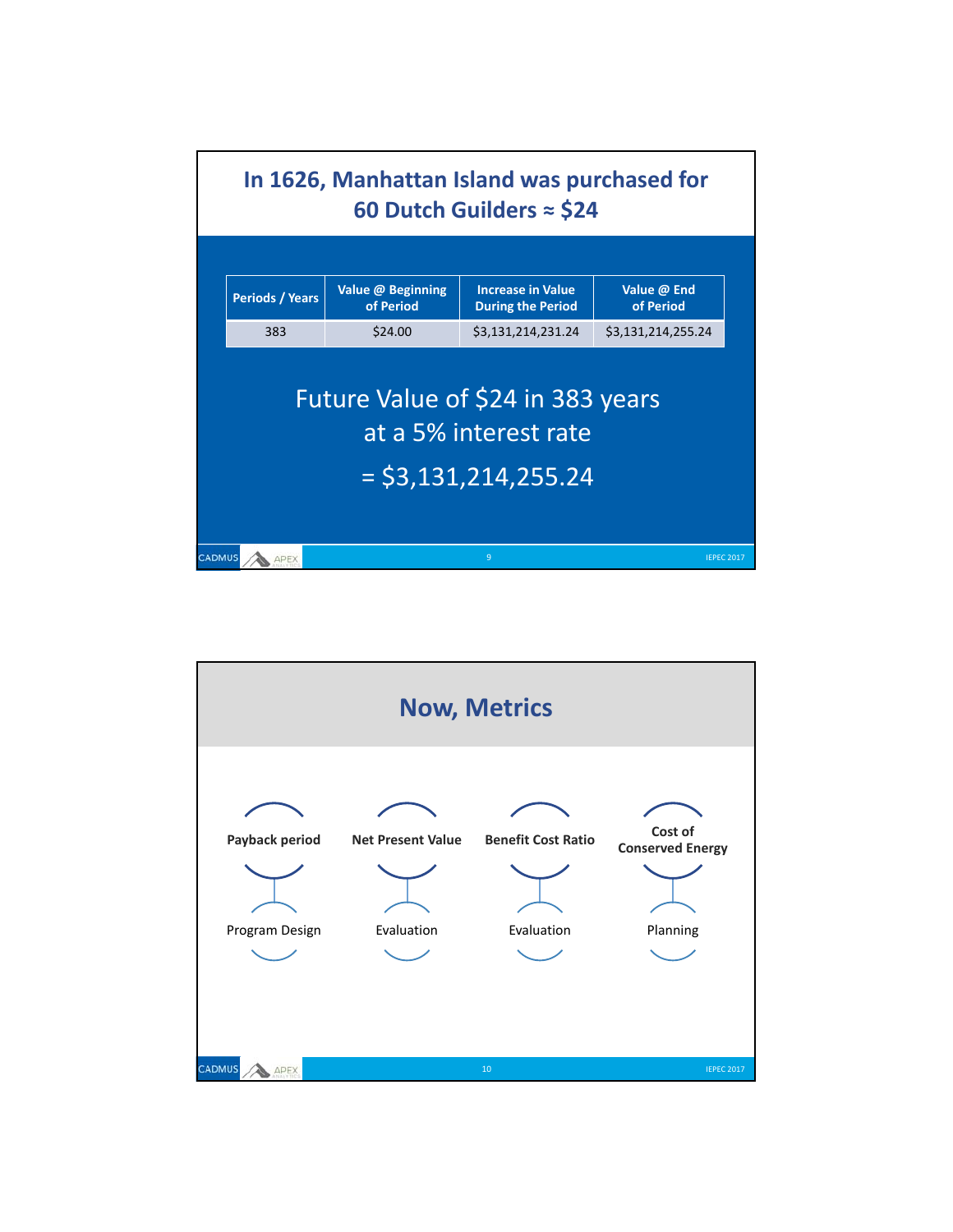

|               |                                                                                                                                                                     |                                    |                 | <b>Payback</b>  |                 |         |                   |  |
|---------------|---------------------------------------------------------------------------------------------------------------------------------------------------------------------|------------------------------------|-----------------|-----------------|-----------------|---------|-------------------|--|
|               | Initial project cost: \$1,000<br>Payback Period =<br>Annual savings in energy cost: \$2,000<br><b>Initial Cost</b><br>Payback period is<br><b>Net Annual Return</b> |                                    |                 |                 |                 |         |                   |  |
|               | Project                                                                                                                                                             | Initial<br>Cost                    | YR <sub>1</sub> | YR <sub>2</sub> | YR <sub>3</sub> | Payback |                   |  |
|               | A                                                                                                                                                                   | \$3,000                            | \$3,000         | \$2,000         | \$2,000         |         |                   |  |
|               | B                                                                                                                                                                   | \$10,000                           | \$4,000         | \$4,000         | \$4,000         |         |                   |  |
|               | $\mathcal{C}$                                                                                                                                                       | \$15,000                           | \$10,000        | \$10,000        | \$4,000         |         |                   |  |
|               |                                                                                                                                                                     |                                    |                 |                 |                 |         |                   |  |
|               | Project                                                                                                                                                             | <b>YR 1</b><br><b>Initial Cost</b> | YR <sub>2</sub> | YR3             | YR4<br>YR5      | Payback |                   |  |
|               | \$10k<br>\$10k                                                                                                                                                      | \$10K<br>\$5K                      | \$5K            | \$5K            | \$5K<br>\$5K    |         |                   |  |
| <b>CADMUS</b> | APEX                                                                                                                                                                |                                    |                 | 12              |                 |         | <b>IEPEC 2017</b> |  |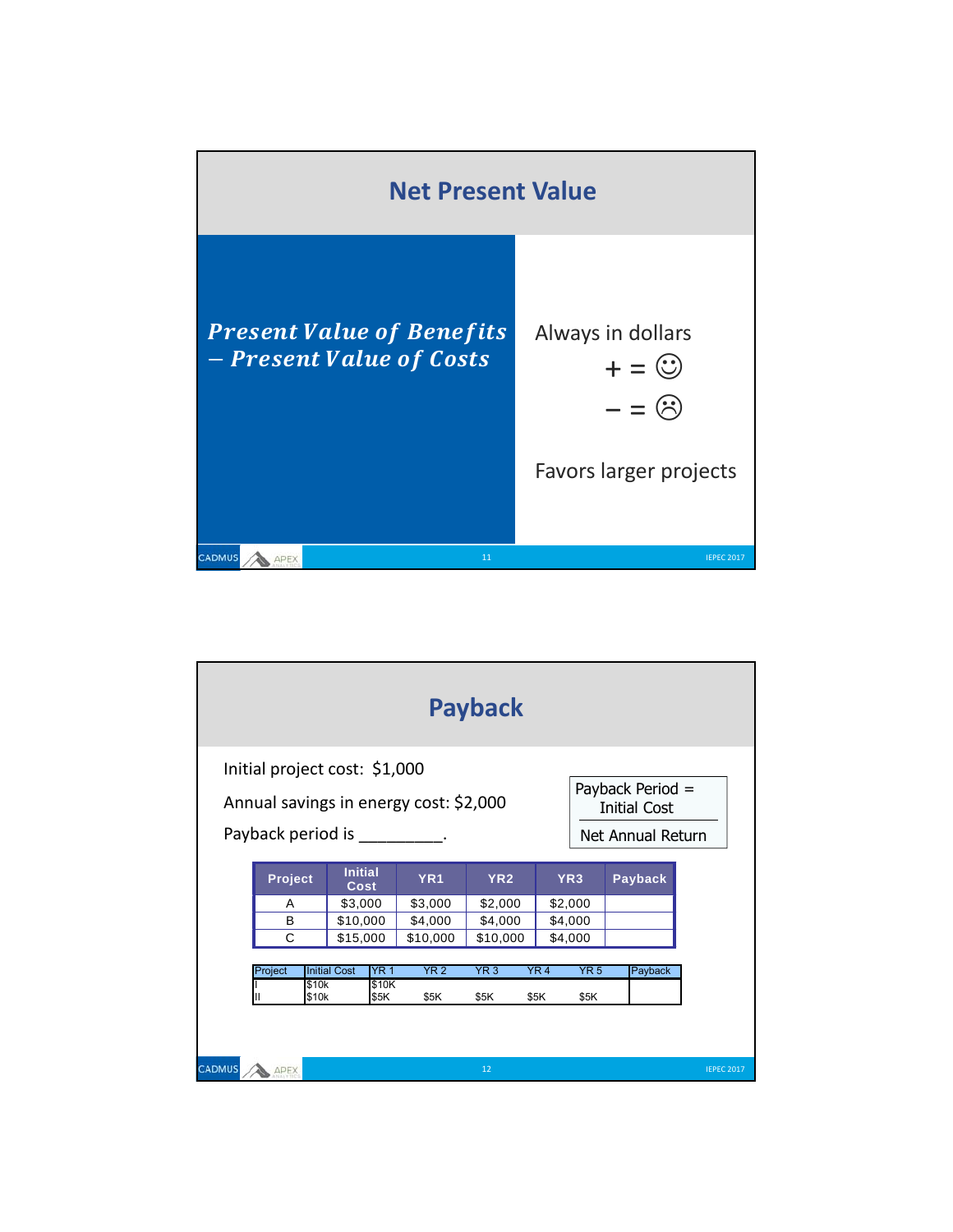

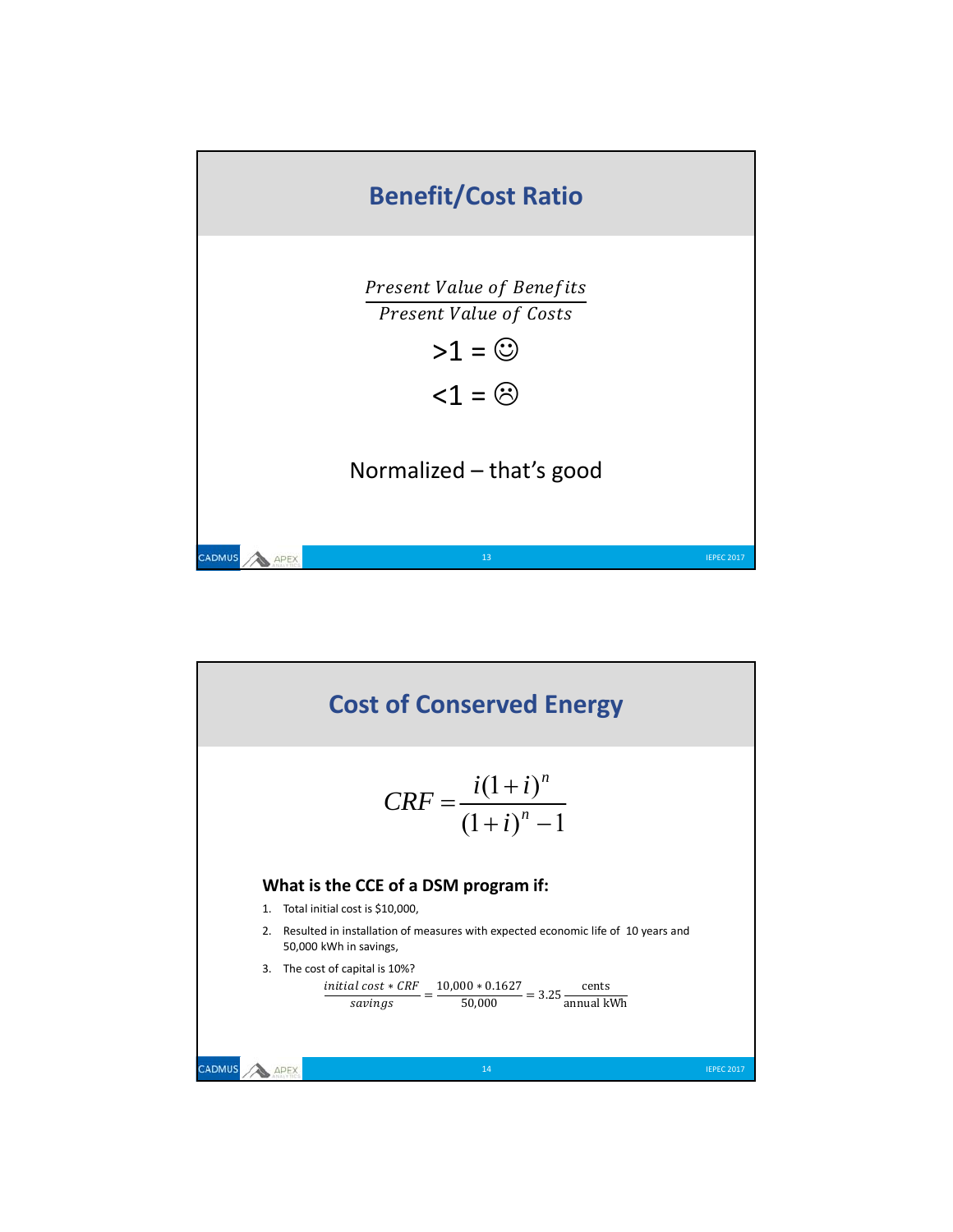

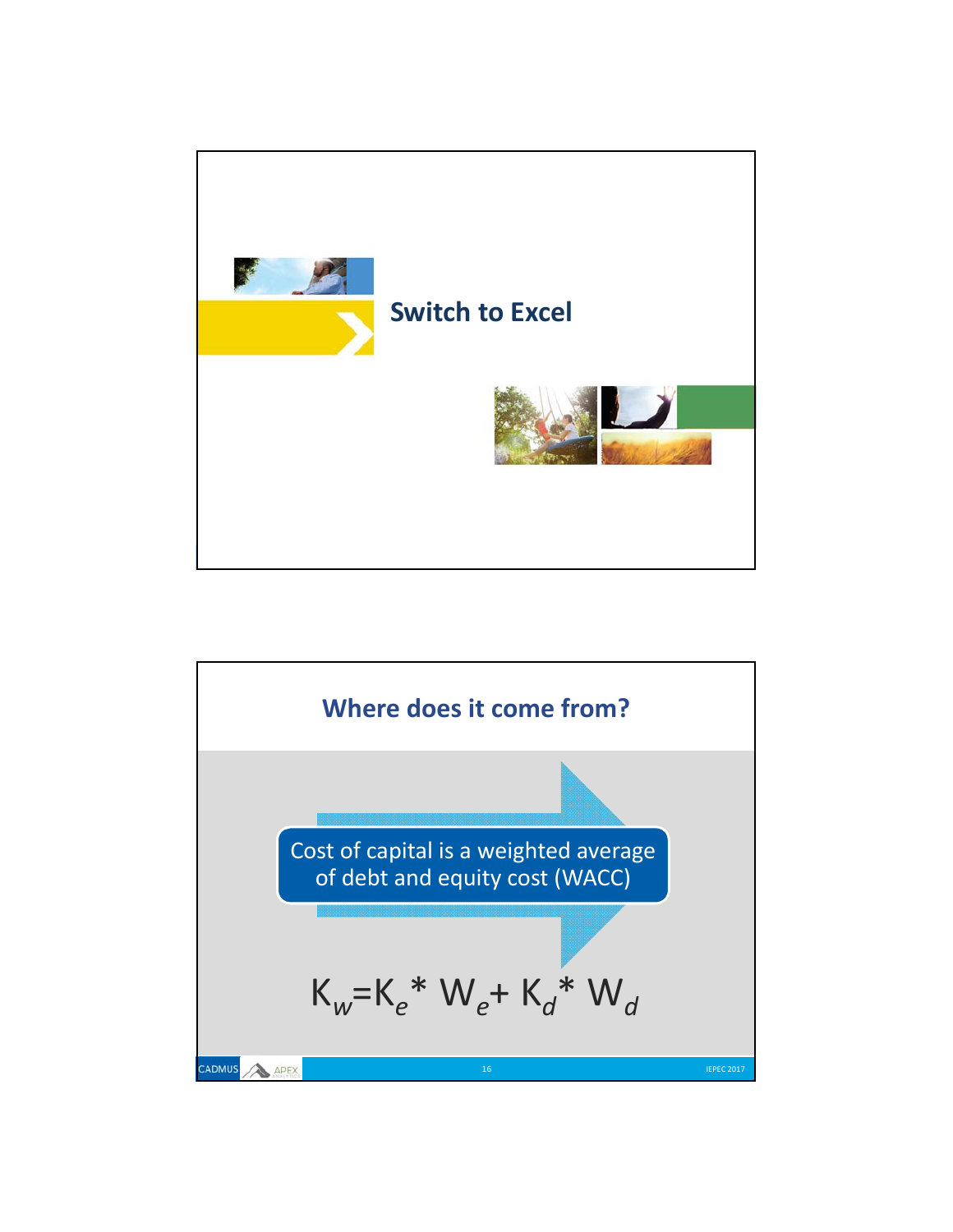

| <b>Elements</b>                                 | <b>TRC</b>   | <b>RIM</b> | <b>UCT</b>   | <b>PCT</b> | <b>SCT</b>   | <b>RVT</b>    |
|-------------------------------------------------|--------------|------------|--------------|------------|--------------|---------------|
| <b>BENEFITS</b>                                 |              |            |              |            |              |               |
| <b>Avoided Power Supply</b><br>Costs            | ✓            | ✓          | ✓            |            | $\checkmark$ | ✓             |
| <b>Avoided Capacity Costs</b>                   | $\checkmark$ | ✓          | ✓            |            | $\checkmark$ | ✓             |
| <b>Bill Reductions</b>                          |              |            |              | ✓          |              |               |
| <b>Non Energy Benefits</b>                      | Participant  |            |              |            | $\checkmark$ | If applicable |
| <b>Incentives</b>                               |              |            |              | ✓          |              |               |
| <b>COSTS</b>                                    |              |            |              |            |              |               |
| <b>Direct Utility DSM Costs</b>                 | ✓            | ✓          | $\checkmark$ | ✓          | ✓            | $\checkmark$  |
| <b>Direct Customer DSM</b><br>Costs             | ✓            |            |              | ✓          | ✓            | If applicable |
| <b>Utility Program</b><br><b>Administration</b> | ✓            | ✓          | ✓            |            | ✓            |               |
| <b>Lost Revenues</b>                            |              | ✓          |              |            |              |               |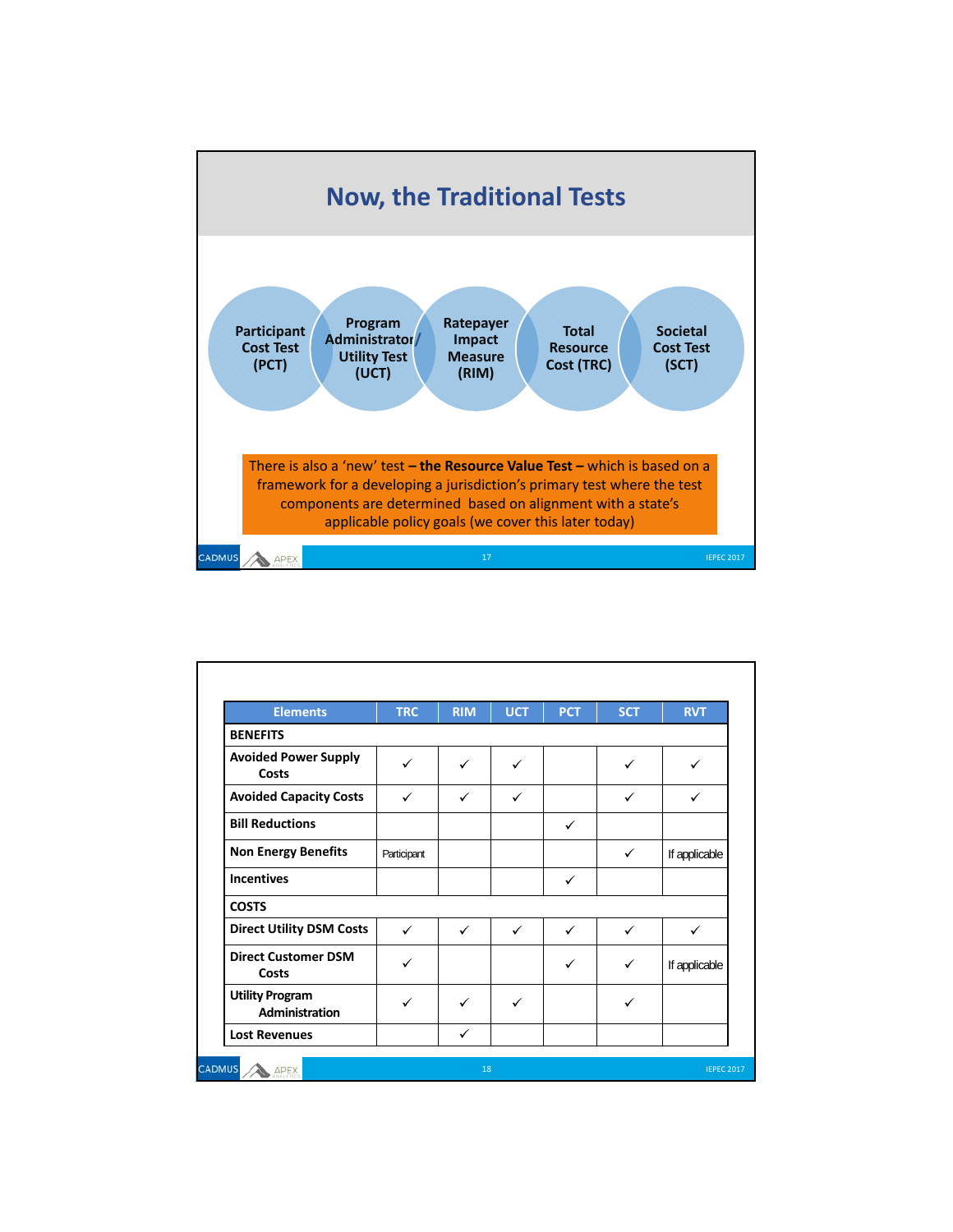

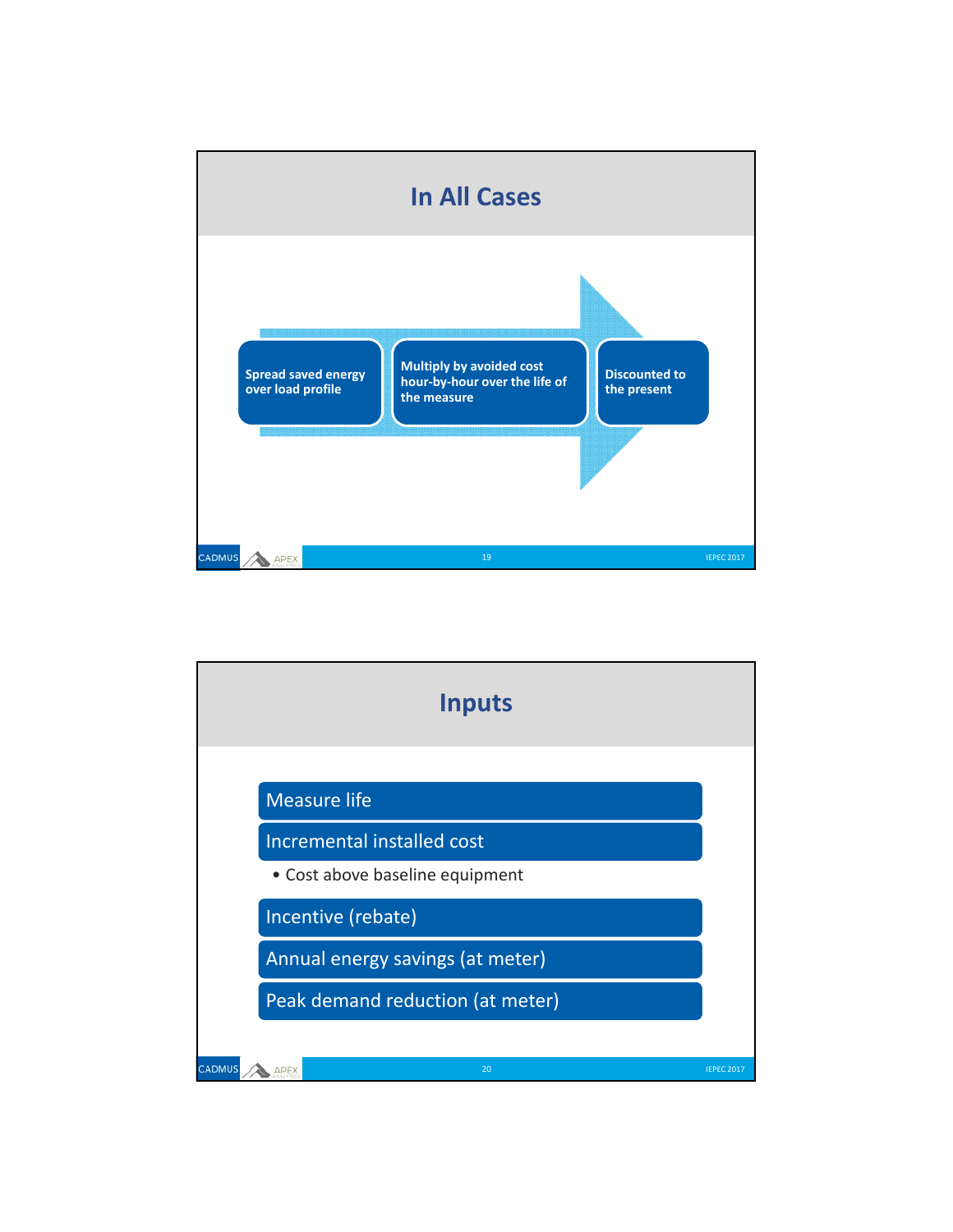

|               |              |                      |                      | <b>Utility Assumptions</b> |                       |                    |                                     |
|---------------|--------------|----------------------|----------------------|----------------------------|-----------------------|--------------------|-------------------------------------|
|               |              | <b>Avoided Costs</b> |                      |                            |                       | <b>Line Losses</b> |                                     |
|               | Year         | <b>kWh</b>           | <b>kW</b>            |                            | <b>Sector</b>         |                    | <b>Energy Line</b><br><b>Losses</b> |
|               | 2014<br>2015 | \$0.0469<br>\$0.0510 | \$188.80<br>\$194.46 |                            | Residential           |                    | 6.24%                               |
|               | 2016         | \$0.0554             | \$200.30             |                            | <b>Discount Rates</b> |                    |                                     |
|               | 2017<br>2018 | \$0.0602<br>\$0.0655 | \$206.31<br>\$212.50 |                            | <b>Test</b>           |                    | <b>Value</b>                        |
|               | 2019<br>2020 | \$0.0712<br>\$0.0774 | \$218.87<br>\$225.44 |                            | <b>TRC</b>            |                    | 7.29%                               |
|               | 2021         | \$0.0841             | \$232.20             |                            | Societal              |                    | 3.50%                               |
|               | 2022         | \$0.0914             | \$239.17             |                            | <b>RIM</b>            |                    | 7.29%                               |
|               | 2023         | \$0.0994             | \$246.34             |                            | Utility               |                    | 7.29%                               |
|               | 2024         | \$0.1080             | \$253.73             |                            | Participant           |                    | 10.00%                              |
|               | 2025         | \$0.1174             | \$261.34             |                            |                       |                    |                                     |
|               | 2026         | \$0.1276             | \$269.18             |                            | <b>Average Rates</b>  |                    | <b>Escalator</b>                    |
|               | 2027         | \$0.1387             | \$277.26             |                            |                       |                    |                                     |
|               | 2028         | \$0.1508             | \$285.58             |                            | Electric /kWh         | \$0.101            | 1%                                  |
| <b>CADMUS</b> | APEX         |                      |                      | 22                         |                       |                    | <b>IEPEC 2017</b>                   |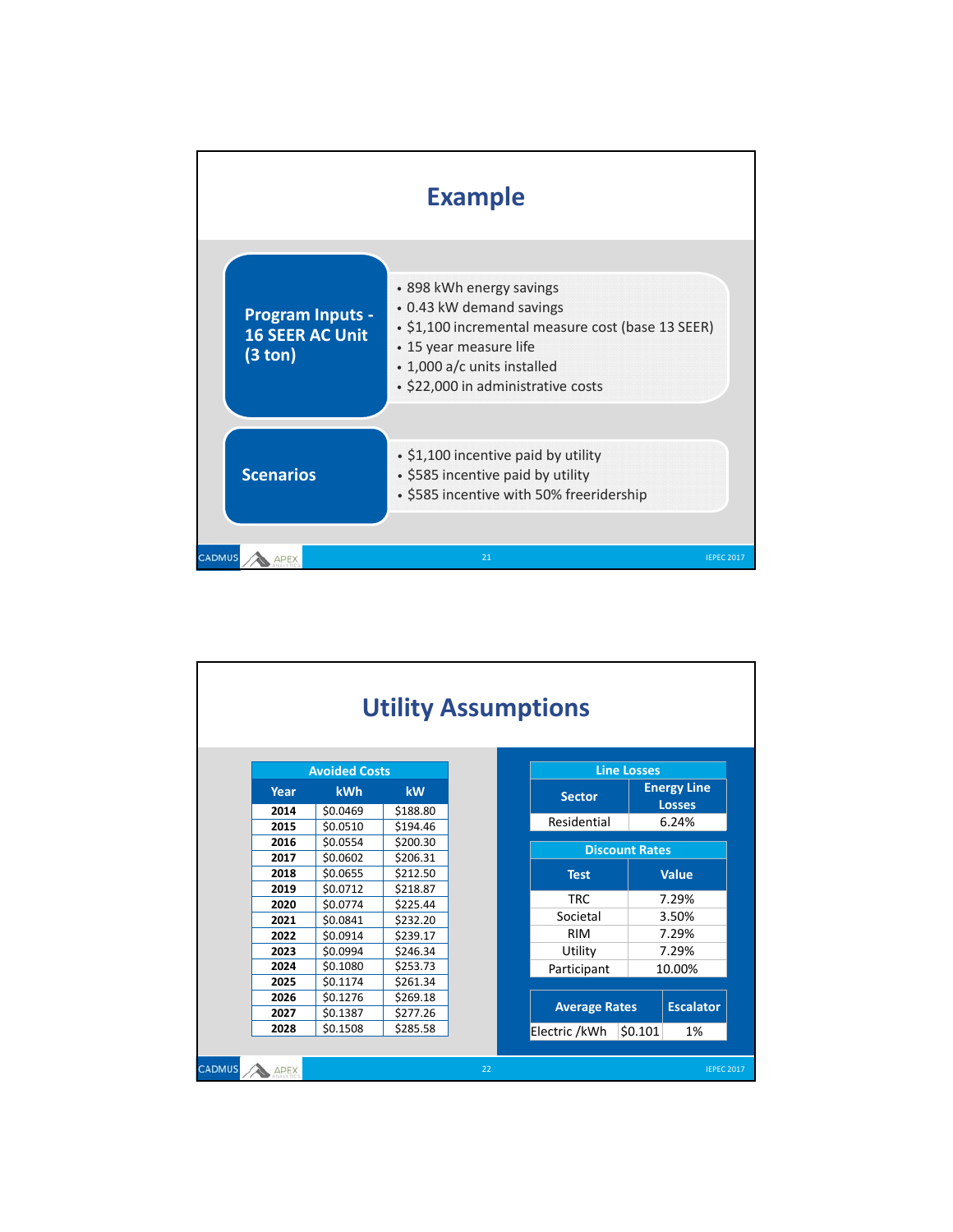|            | <b>TRC</b>               |                         | <b>Utility</b>  |           |                 | <b>Participant</b>                              |                          | <b>RIM</b>   |                         | Societal + NEBs       |
|------------|--------------------------|-------------------------|-----------------|-----------|-----------------|-------------------------------------------------|--------------------------|--------------|-------------------------|-----------------------|
|            | <b>Benefits</b>          | Costs                   | <b>Benefits</b> | Costs     | <b>Benefits</b> | <b>Costs</b>                                    | <b>Benefits</b>          | <b>Costs</b> | <b>Benefits</b>         | <b>Costs</b>          |
| 2014       |                          | \$130,994 \$1,122,000   | \$130,994       | \$607.000 |                 | \$675,698 \$1,100,000                           | \$130,994                | \$697.698    |                         | \$144,094 \$1,122,000 |
| 2015       | \$137,474                | \$0                     | \$137,474       | \$0       | \$91,605        | \$0                                             | \$137,474                | \$91,605     | \$151,222               | \$0                   |
| 2016       | \$144,371                | \$0                     | \$144,371       | \$0       | \$92,521        | \$0                                             | \$144,371                | \$92,521     | \$158,808               | \$0                   |
| 2017       | \$151,716                | \$0                     | \$151,716       | \$0       | \$93,446        | 50                                              | \$151,716                | \$93,446     | \$166,887               | \$0                   |
| 2018       | \$159,543                | \$0                     | \$159,543       | \$0       | \$94,381        | 50                                              | \$159,543                | \$94,381     | \$175,497               | \$0                   |
| 2019       | \$167,890                | \$0                     | \$167,890       | \$0       | \$95,325        | \$0                                             | \$167,890                | \$95,325     | \$184,679               | \$0                   |
| 2020       | \$176,797                | \$0                     | \$176,797       | \$0       | \$96,278        | \$0                                             | \$176,797                | \$96,278     | \$194,476               | \$0                   |
| 2021       | \$186,308                | \$0                     | \$186,308       | \$0       | \$97,241        | 50 <sup>°</sup>                                 | \$186,308                | \$97,241     | \$204,939               | \$0                   |
| 2022       | \$196,470                | \$0                     | \$196,470       | \$0       | \$98,213        | \$0                                             | \$196,470                | \$98,213     | \$216,117               | \$0                   |
| 2023       | \$207,335                | \$0                     | \$207,335       | \$0       | \$99,195        | \$0                                             | \$207,335                | \$99,195     | \$228,069               | \$0                   |
| 2024       | \$218,959                | \$0                     | \$218.959       | \$0       | \$100,187       | \$0                                             | \$218.959                | \$100,187    | \$240,855               | \$0                   |
| 2025       | \$231.401                | \$0                     | \$231.401       | \$0       | \$101.189       | 50                                              | \$231.401                | \$101.189    | \$254,542               | \$0                   |
| 2026       | \$244,728                | \$0                     | \$244,728       | \$0       | \$102,201       | \$0                                             | \$244,728                | \$102,201    | \$269,201               | \$0                   |
| 2027       | \$259,010                | \$0                     | \$259,010       | \$0       | \$103,223       | \$0                                             | \$259,010                | \$103,223    | \$284,911               | \$0                   |
| 2028       | \$274,324                | \$0                     | \$274,324       | \$0       | \$104,255       | 50                                              | \$274,324                | \$104,255    | \$301,757               | \$0                   |
| PV         |                          | \$1.724.036 \$1.122.000 | \$1,724,036     | \$607,000 |                 | \$1,385,441 \$1,100,000 \$1,724,036 \$1,528,973 |                          |              | \$2,439,992 \$1,122,000 |                       |
| B/C        | 1.54                     |                         | 2.84            |           | 1.26            |                                                 | 1.13                     |              | 2.17                    |                       |
| <b>NPV</b> | \$602,036<br>\$1,117,036 |                         |                 | \$285,441 |                 |                                                 | \$195,063<br>\$1,317,992 |              |                         |                       |

|               |                        |                         |                 |                         |                    |                           | <b>Annual Results - \$1,100 Incentive</b> |                       |                         |                       |
|---------------|------------------------|-------------------------|-----------------|-------------------------|--------------------|---------------------------|-------------------------------------------|-----------------------|-------------------------|-----------------------|
|               |                        |                         |                 |                         |                    |                           |                                           |                       |                         |                       |
|               | <b>TRC</b>             |                         | <b>Utility</b>  |                         | <b>Participant</b> |                           | <b>RIM</b>                                |                       | Societal + NEBs         |                       |
|               | <b>Benefits</b>        | <b>Costs</b>            | <b>Benefits</b> | <b>Costs</b>            | <b>Benefits</b>    | <b>Costs</b>              | <b>Benefits</b>                           | <b>Costs</b>          | <b>Benefits</b>         | Costs                 |
| 2014          |                        | \$130,994 \$1,122,000   | \$130,994       | \$1,122,000             | \$1,190,698        | \$1,100,000               |                                           | \$130,994 \$1,212,698 |                         | \$144,094 \$1,122,000 |
| 2015          | \$137,474              | \$0                     | \$137,474       | \$0                     | \$91,605           | \$0                       | \$137,474                                 | \$91,605              | \$151,222               | \$0                   |
| 2016          | \$144,371              | \$0                     | \$144,371       | \$0                     | \$92,521           | \$0                       | \$144,371                                 | \$92,521              | \$158,808               | \$0                   |
| 2017          | \$151,716              | \$0                     | \$151,716       | \$0                     | \$93,446           | \$0                       | \$151,716                                 | \$93,446              | \$166,887               | \$0                   |
| 2018          | \$159,543              | \$O                     | \$159,543       | \$0                     | \$94,381           | \$0                       | \$159,543                                 | \$94,381              | \$175,497               | \$0                   |
| 2019          | \$167,890              | \$0                     | \$167,890       | \$0                     | \$95,325           | \$0                       | \$167,890                                 | \$95,325              | \$184,679               | \$0                   |
| 2020          | \$176,797              | \$O                     | \$176,797       | \$0                     | \$96,278           | \$0                       | \$176,797                                 | \$96,278              | \$194,476               | \$0                   |
| 2021          | \$186,308              | \$O                     | \$186,308       | \$0                     | \$97,241           | \$0                       | \$186,308                                 | \$97,241              | \$204,939               | \$0                   |
| 2022          | \$196,470              | \$0                     | \$196,470       | \$0                     | \$98,213           | \$0                       | \$196,470                                 | \$98,213              | \$216,117               | \$0                   |
| 2023          | \$207,335              | \$0                     | \$207,335       | \$0                     | \$99,195           | \$0                       | \$207.335                                 | \$99,195              | \$228,069               | \$0                   |
| 2024          | \$218,959              | \$0                     | \$218,959       | \$0                     | \$100,187          | \$0                       | \$218,959                                 | \$100,187             | \$240,855               | \$0                   |
| 2025          | \$231.401              | \$0                     | \$231,401       | \$0                     | \$101,189          | \$0                       | \$231,401                                 | \$101,189             | \$254,542               | \$0                   |
| 2026          | \$244,728              | \$O                     | \$244,728       | \$0                     | \$102,201          | \$0                       | \$244,728                                 | \$102,201             | \$269,201               | \$0                   |
| 2027          | \$259,010              | \$0                     | \$259,010       | \$0                     | \$103,223          | \$0                       | \$259,010                                 | \$103,223             | \$284,911               | \$0                   |
| 2028          | \$274,324              | \$0                     | \$274,324       | \$0                     | \$104,255          | 50                        | \$274,324                                 | \$104,255             | \$301,757               | \$0                   |
| PV            |                        | \$1,724,036 \$1,122,000 |                 | \$1,724,036 \$1,122,000 |                    | $$1,900,441$ $$1,100,000$ | \$1,724,036 \$2,043,973                   |                       | \$2,439,992 \$1,122,000 |                       |
| B/C           | 1.54<br>1.54           |                         | 1.73            |                         | 0.84               |                           | 2.17                                      |                       |                         |                       |
| <b>NPV</b>    | \$602,036<br>\$602,036 |                         | \$800,441       |                         | ( \$319, 937)      |                           | \$1,317,992                               |                       |                         |                       |
|               |                        |                         |                 |                         |                    |                           |                                           |                       |                         |                       |
| <b>CADMUS</b> | <b>ADEX</b>            |                         |                 |                         | 24                 |                           |                                           |                       |                         | <b>IEPEC 2017</b>     |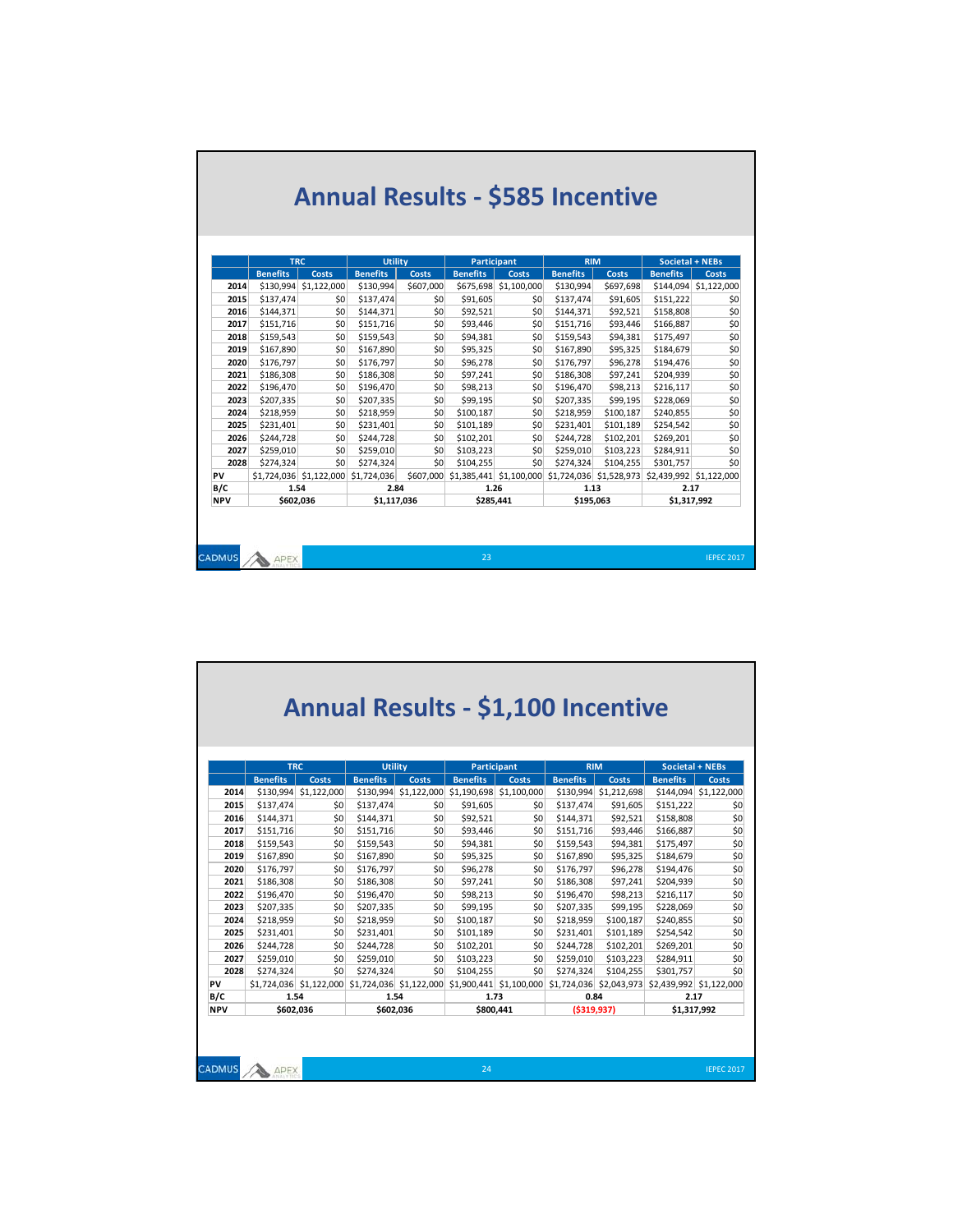|            |                 |           |                 |              |                    | <b>50% Freeridership</b> |                 |                       |                        |              |
|------------|-----------------|-----------|-----------------|--------------|--------------------|--------------------------|-----------------|-----------------------|------------------------|--------------|
|            | <b>TRC</b>      |           | Utility         |              | <b>Participant</b> |                          | <b>RIM</b>      |                       | <b>Societal + NEBs</b> |              |
|            | <b>Benefits</b> | Costs     | <b>Benefits</b> | <b>Costs</b> | <b>Benefits</b>    | <b>Costs</b>             | <b>Benefits</b> | <b>Costs</b>          | <b>Benefits</b>        | <b>Costs</b> |
| 2014       | \$65,497        | \$572,000 | \$65,497        | \$607,000    | \$675,698          | \$1,100,000              | \$65,497        | \$652,349             | \$72,047               | \$572,000    |
| 2015       | \$68,737        | \$0       | \$68,737        | \$0          | \$91,605           | \$0                      | \$68,737        | \$45,802              | \$75,611               | \$0          |
| 2016       | \$72,185        | \$0       | \$72,185        | \$0          | \$92,521           | \$0                      | \$72,185        | \$46,261              | \$79,404               | \$0          |
| 2017       | \$75,858        | \$0       | \$75,858        | \$0          | \$93,446           | \$O                      | \$75,858        | \$46,723              | \$83,444               | \$0          |
| 2018       | \$79,771        | \$0       | \$79,771        | \$0          | \$94,381           | \$0                      | \$79,771        | \$47.190              | \$87,748               | \$0          |
| 2019       | \$83,945        | \$0       | \$83,945        | \$0          | \$95,325           | \$0                      | \$83,945        | \$47,662              | \$92,339               | \$0          |
| 2020       | \$88,398        | \$0       | \$88,398        | \$0          | \$96,278           | \$0                      | \$88,398        | \$48,139              | \$97,238               | \$0          |
| 2021       | \$93,154        | \$0       | \$93,154        | \$0          | \$97,241           | \$0                      | \$93,154        | \$48,620              | \$102,469              | \$0          |
| 2022       | \$98,235        | \$0       | \$98,235        | \$0          | \$98,213           | \$0                      | \$98,235        | \$49,106              | \$108,059              | \$0          |
| 2023       | \$103,668       | \$0       | \$103,668       | \$0          | \$99,195           | \$0                      | \$103.668       | \$49,598              | \$114,034              | \$0          |
| 2024       | \$109,479       | \$0       | \$109,479       | \$0          | \$100,187          | \$0                      | \$109.479       | \$50,094              | \$120,427              | \$0          |
| 2025       | \$115,701       | \$0       | \$115,701       | \$0          | \$101,189          | \$0                      | \$115,701       | \$50,594              | \$127,271              | \$0          |
| 2026       | \$122,364       | \$0       | \$122,364       | \$0          | \$102,201          | \$0                      | \$122,364       | \$51,100              | \$134,600              | \$0          |
| 2027       | \$129,505       | \$0       | \$129,505       | \$0          | \$103,223          | \$0                      | \$129,505       | \$51,611              | \$142,456              | \$0          |
| 2028       | \$137,162       | \$0       | \$137,162       | \$0          | \$104,255          | \$0                      | \$137,162       | \$52,128              | \$150,878              | \$0          |
| PV         | \$862,018       | \$572.000 | \$862,018       | \$607,000    |                    | \$1,385,441 \$1,100,000  |                 | \$862,018 \$1,067,987 | \$1,219,996            | \$572.000    |
| B/C        | 1.51            |           | 1.42            |              | 1.26               |                          | 0.81            |                       | 2.13                   |              |
| <b>NPV</b> | \$290,018       |           | \$255,018       |              | \$285,441          |                          | ( \$205, 969)   |                       | \$647,996              |              |

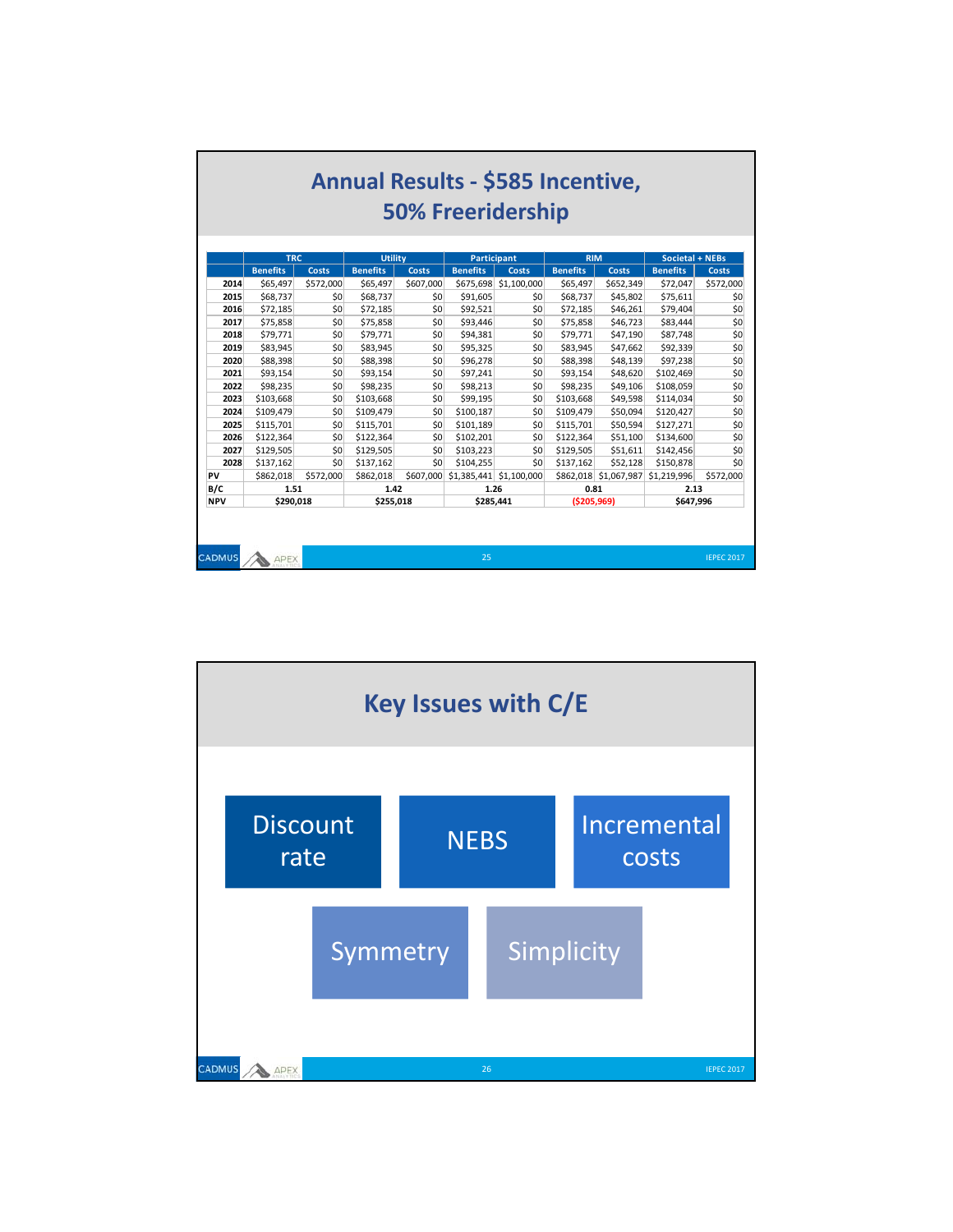

Many argue that benefits to future generations should have higher value than those accruing in the present. (This argument is not based entirely on moral grounds.)

A pure economic argument is that as resources dwindle and emissions increase, the value of future resources increase and the value of one fewer ton of carbon in future should also increase. (This argument, at its extreme, calls for negative discount rate.)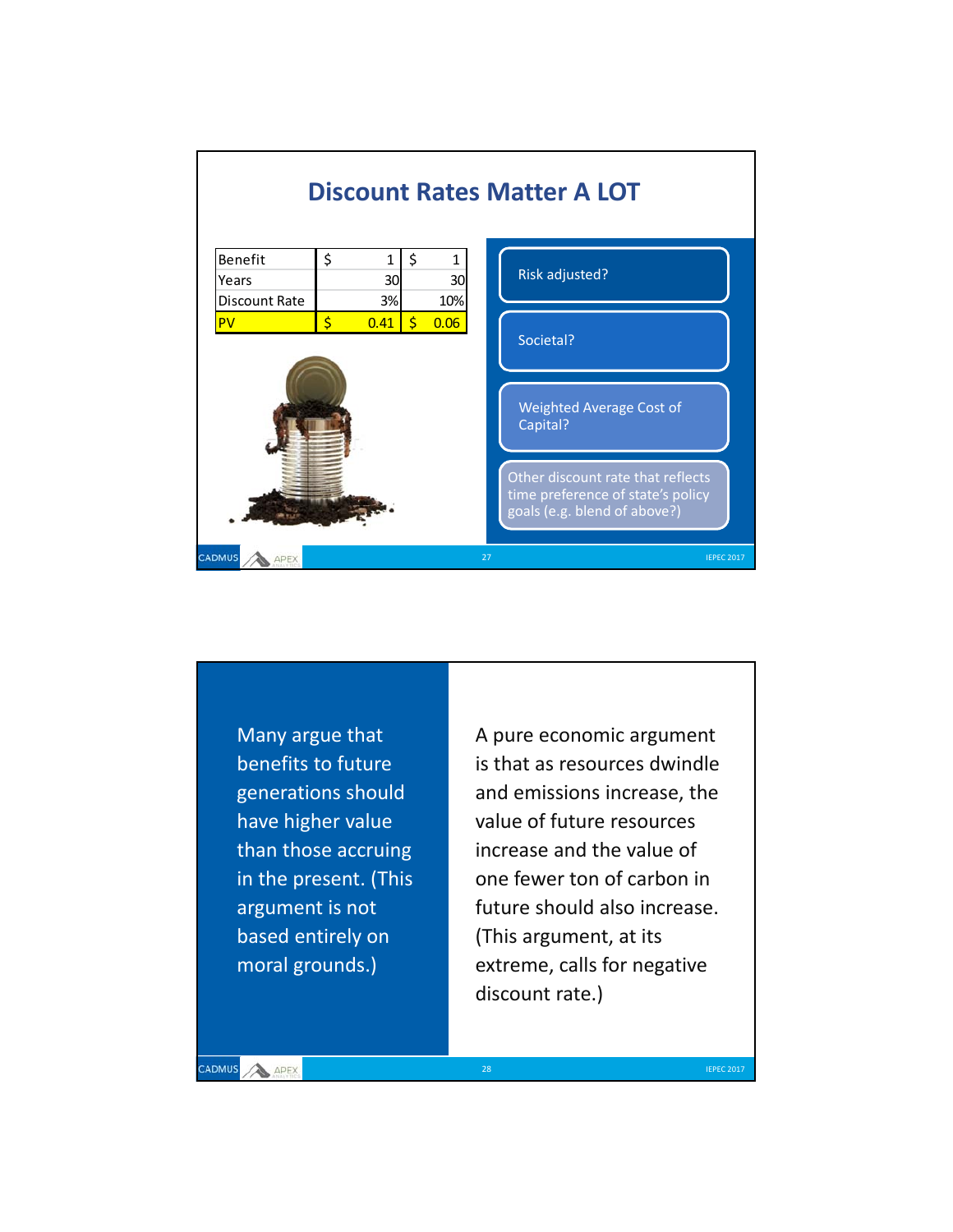Following a presentation on benefit cost tests at the 2008 National Association of Regulatory Commissioners (NARUC) in Washington D.C., a utility commissioner asked the presenter:

*"In a global climate, in which climate change impacts will increase each year‐‐causing a ton of carbon released in the future to be more destructive than a ton of carbon released today‐‐why is a ton of carbon saved in year 25 not worth more than a ton of carbon saved today?"*

*"If we are really serious about carbon reduction and our climate future, should the discount rate be a negative number so that its financial importance increases over time rather than decreases?"* 

ADMUS APEX

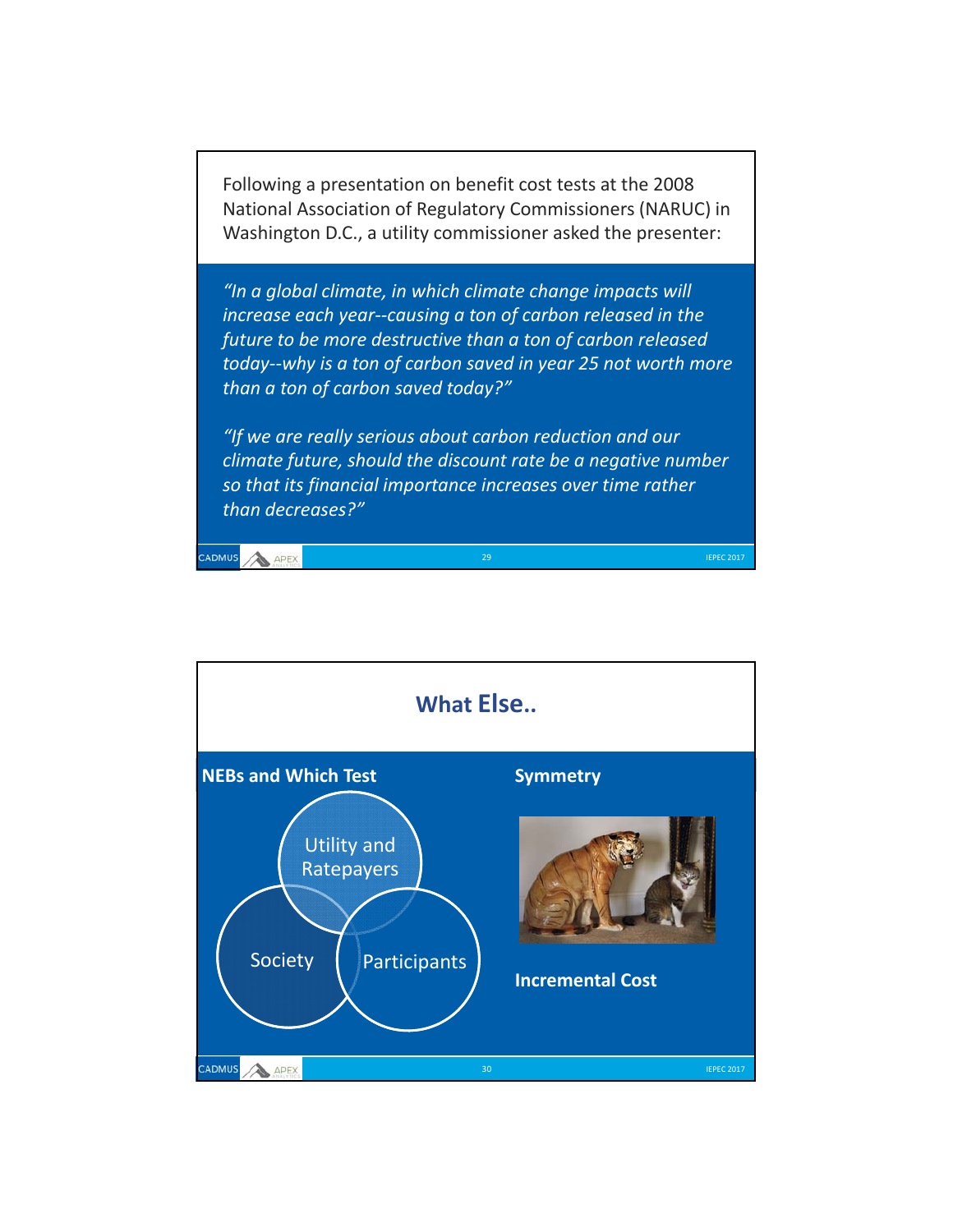

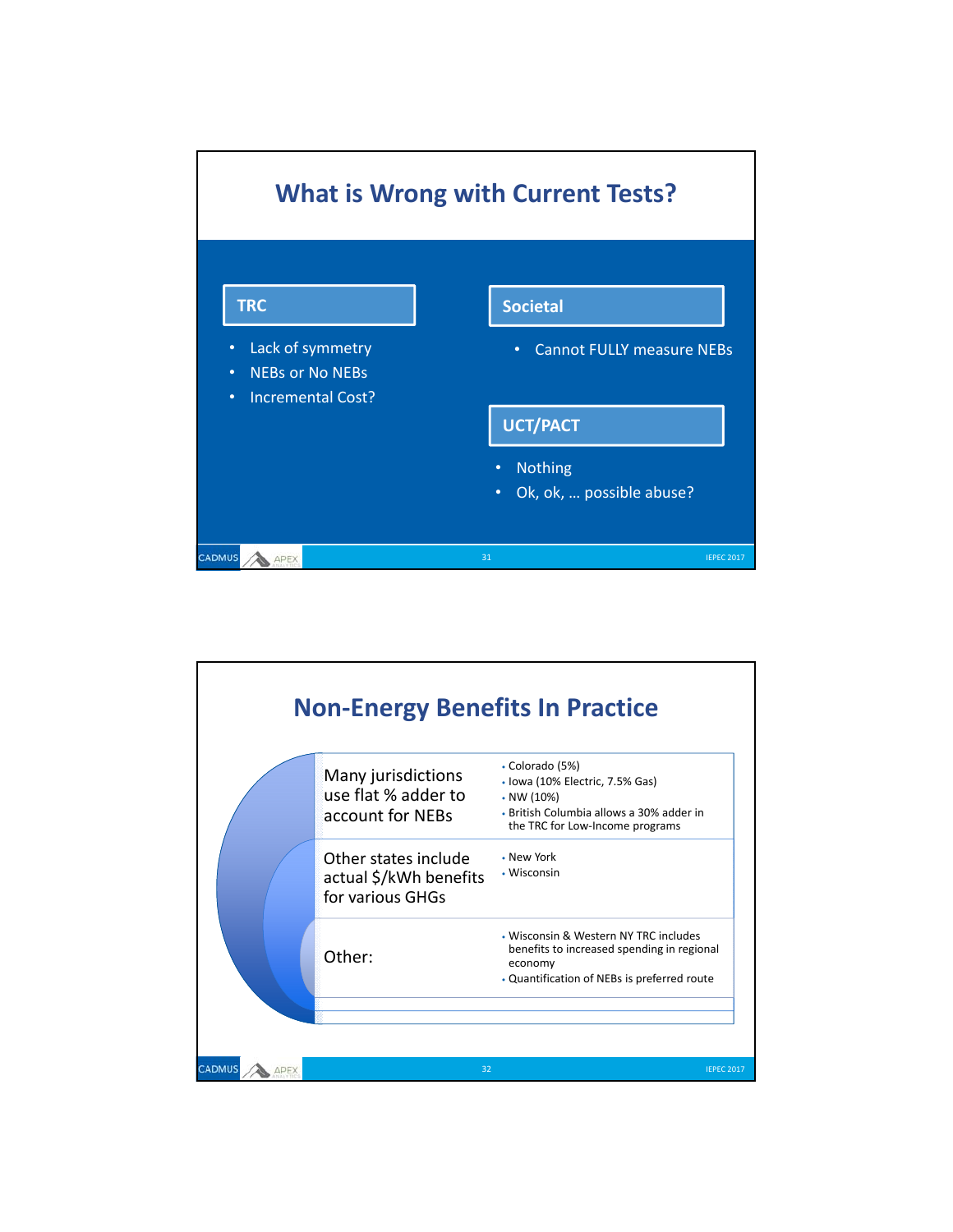| <b>Which is the Right Test?</b>                                                                                                                                                          |                                                  |                   |  |  |  |
|------------------------------------------------------------------------------------------------------------------------------------------------------------------------------------------|--------------------------------------------------|-------------------|--|--|--|
| Participant                                                                                                                                                                              | Is participant better off?                       |                   |  |  |  |
| <b>RIM</b>                                                                                                                                                                               | Are rates going to increase?                     |                   |  |  |  |
| <b>UCT/PACT</b>                                                                                                                                                                          | Change in revenue requirements?                  |                   |  |  |  |
| <b>TRC</b>                                                                                                                                                                               | How do total costs compare to "total" benefits?  |                   |  |  |  |
| Societal                                                                                                                                                                                 | How do total societal costs compare to benefits? |                   |  |  |  |
| <b>Resource Value Test:</b> new test designed to reflect a jurisdiction's applicable<br>policy goals. Departs (or could potentially align) with conceptually forms of<br>the above tests |                                                  |                   |  |  |  |
| <b>CADMUS</b>                                                                                                                                                                            | 33                                               | <b>IFPFC 2017</b> |  |  |  |

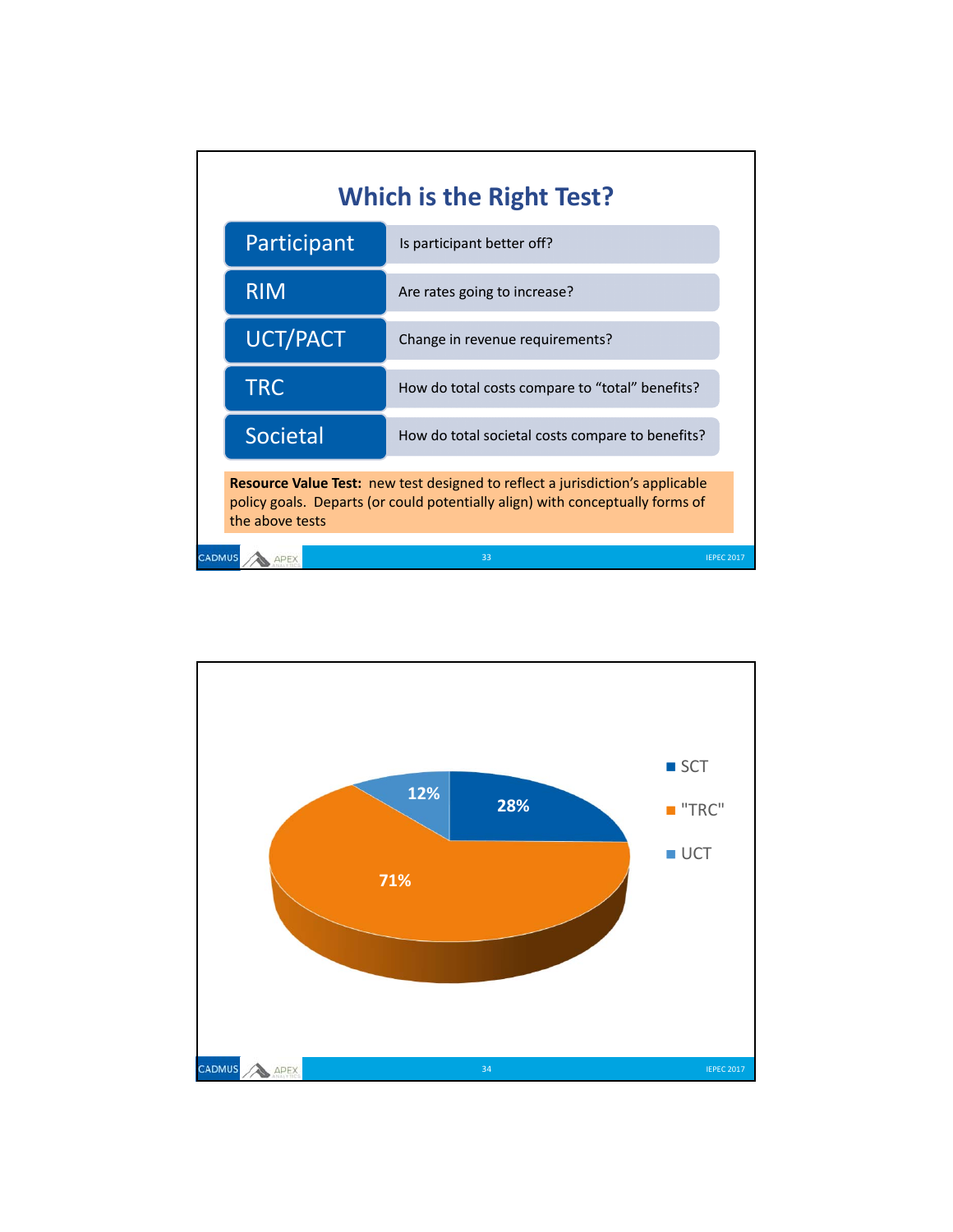

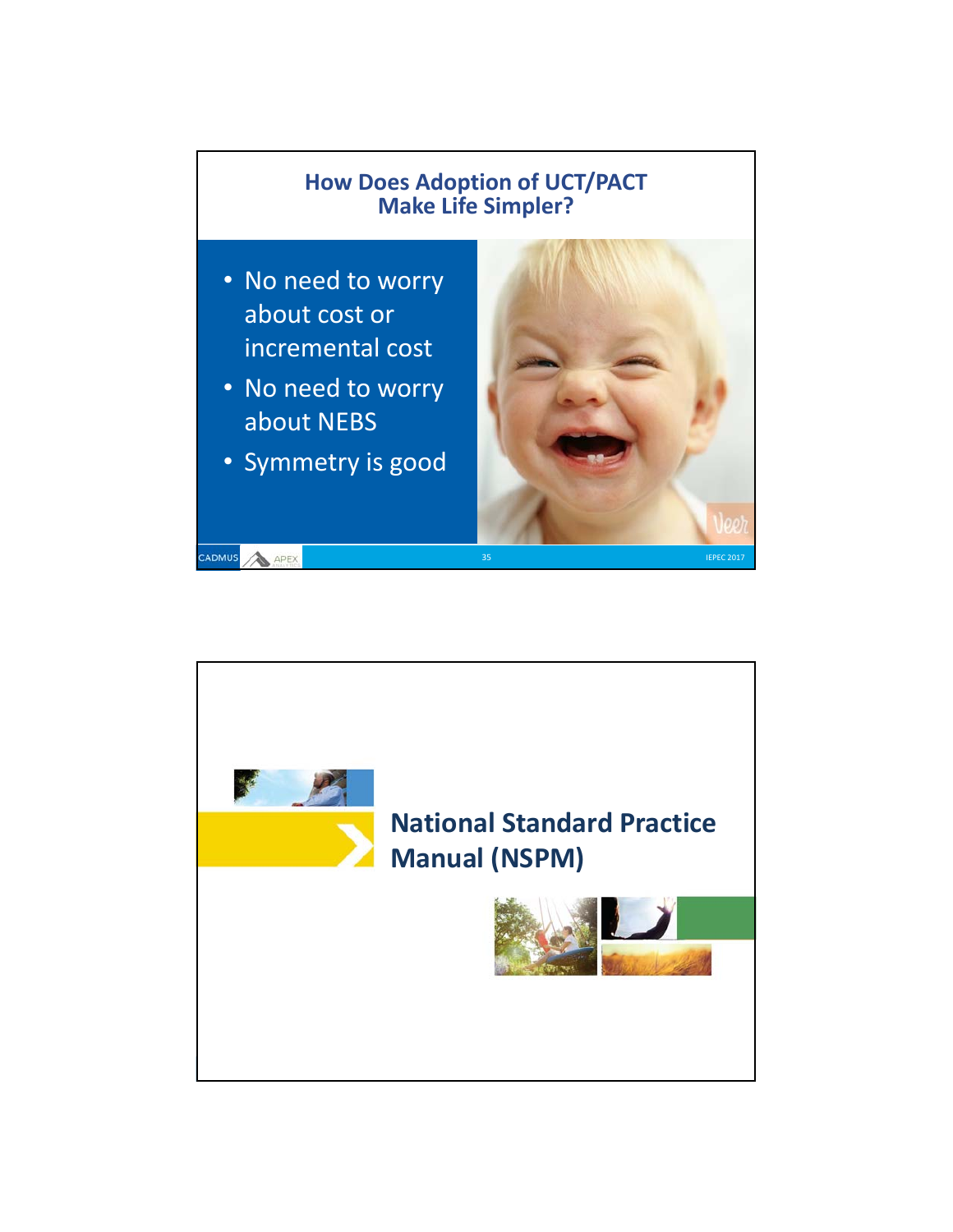

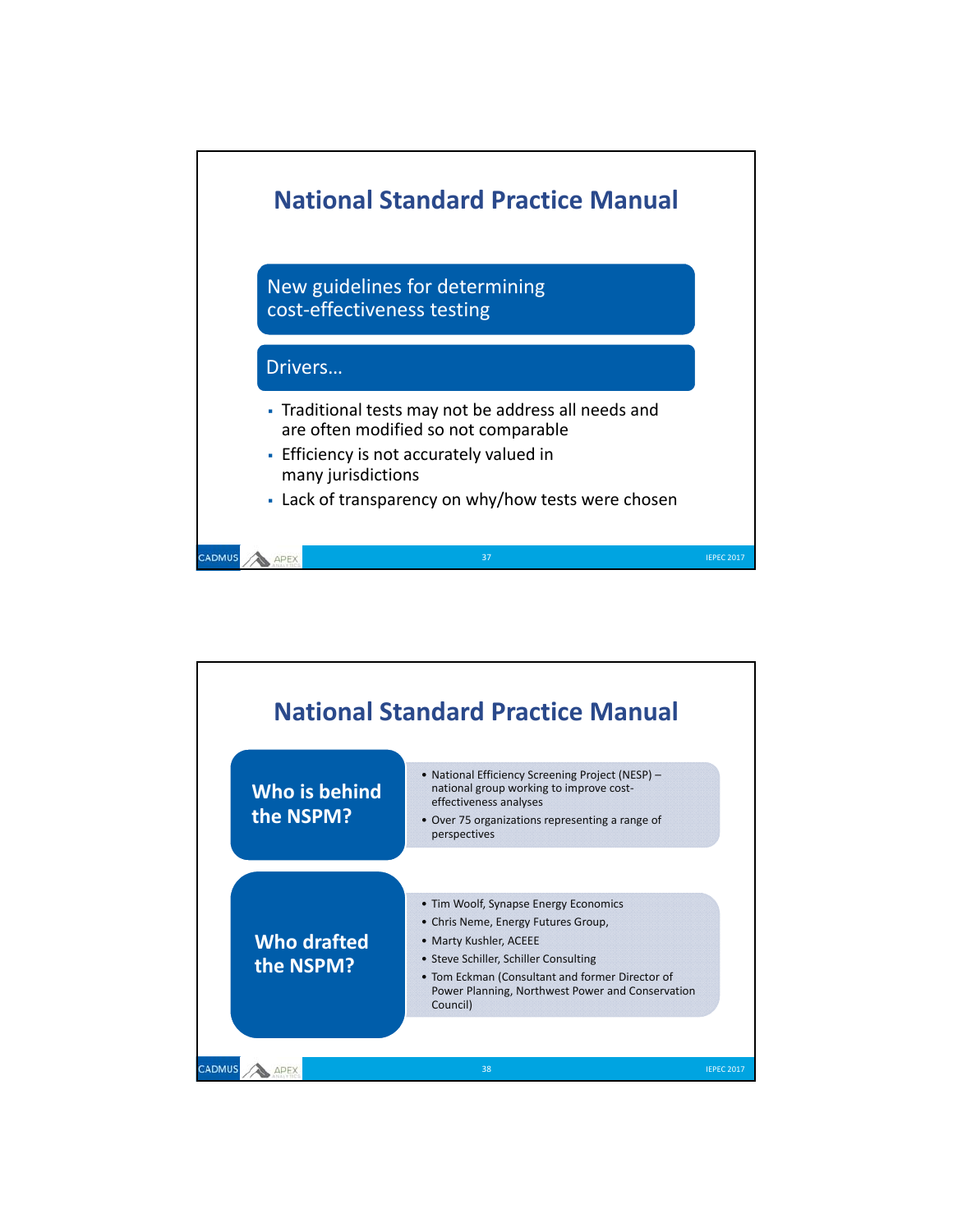

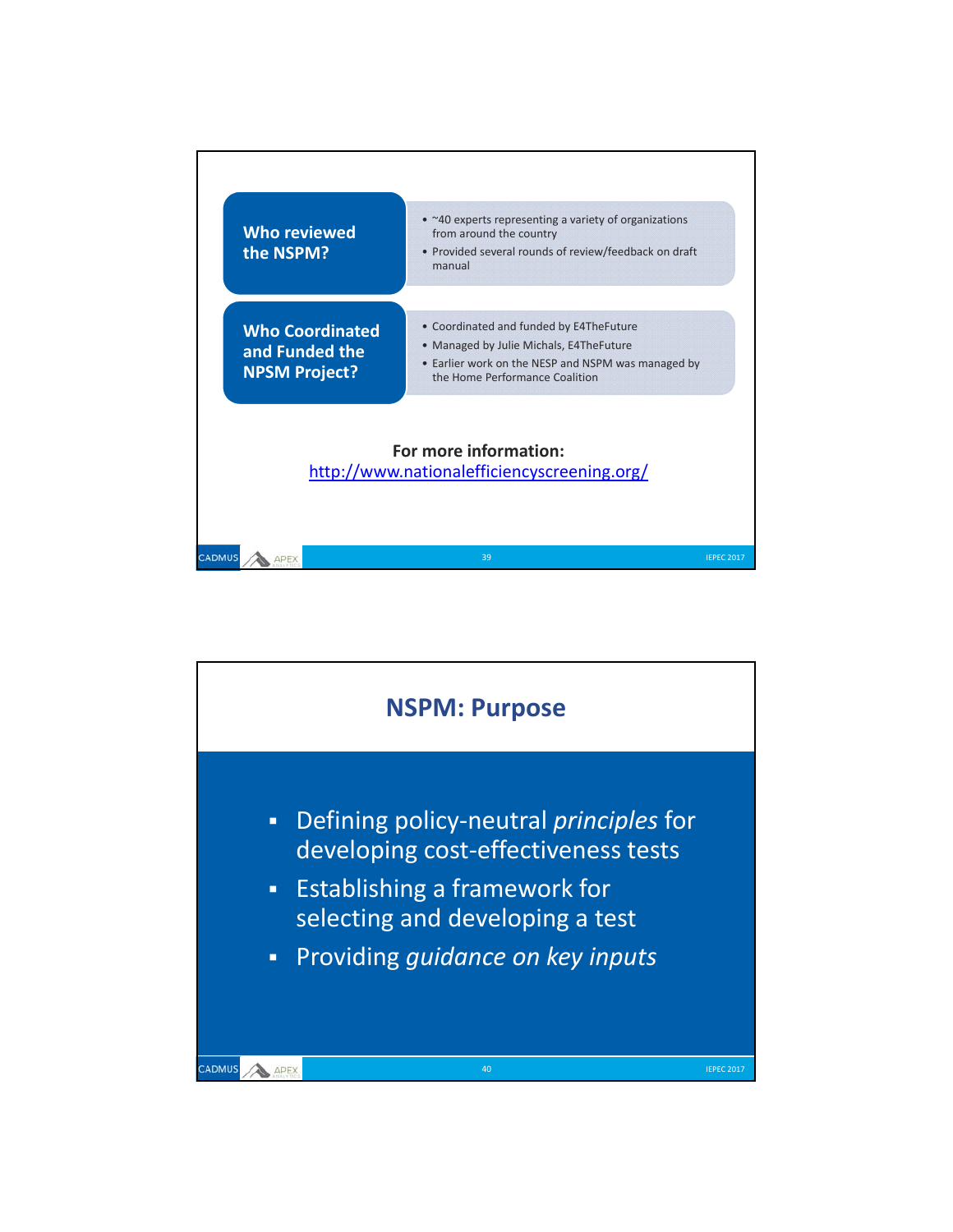

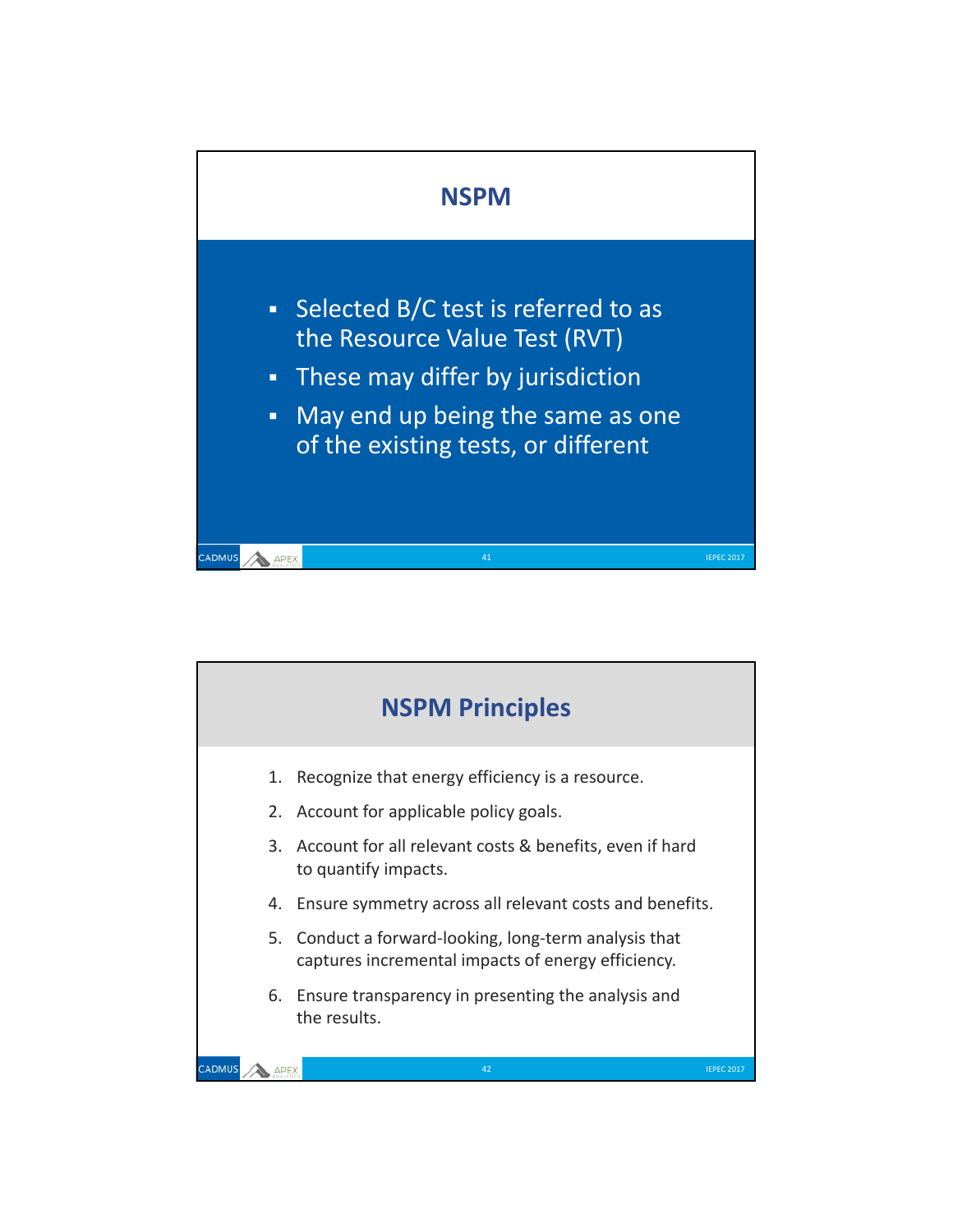|        | <b>NSMP Steps</b>                                                                                                          |  |  |  |  |  |  |  |
|--------|----------------------------------------------------------------------------------------------------------------------------|--|--|--|--|--|--|--|
| Step 1 | Identify and articulate the jurisdiction's applicable policy goals.                                                        |  |  |  |  |  |  |  |
| Step 2 | Include all utility system costs and benefits.                                                                             |  |  |  |  |  |  |  |
| Step 3 | Decide which additional non-utility system costs and benefits to<br>include in the test, based on applicable policy goals. |  |  |  |  |  |  |  |
| Step 4 | Ensure the test is symmetrical in considering both costs and benefits.                                                     |  |  |  |  |  |  |  |
| Step 5 | Ensure the analysis is forward-looking, incremental, and long-term.                                                        |  |  |  |  |  |  |  |
| Step 6 | Develop methodologies and inputs to account for all impacts,<br>including hard-to-quantify impacts.                        |  |  |  |  |  |  |  |
| Step 7 | Ensure transparency in presenting the analysis and the results.                                                            |  |  |  |  |  |  |  |
| CADMUS | 43<br><b>IEPEC 2017</b>                                                                                                    |  |  |  |  |  |  |  |

| <b>Policy Goals</b><br>Policy Goals Reflected in Laws, Regulations, Orders, etc.                                                                                                                                                          |              |                   |             |              |                    |                         |
|-------------------------------------------------------------------------------------------------------------------------------------------------------------------------------------------------------------------------------------------|--------------|-------------------|-------------|--------------|--------------------|-------------------------|
| Laws, Regulations,<br><b>Orders:</b>                                                                                                                                                                                                      | Low-<br>Cost | Fuel<br>Diversity | <b>Risk</b> | Reliability  | Environ-<br>mental | Economic<br>Development |
| PSC statutory authority                                                                                                                                                                                                                   | X            |                   |             | X            |                    |                         |
| Low-income protection                                                                                                                                                                                                                     |              |                   |             |              |                    | X                       |
| EE or DER law or rules                                                                                                                                                                                                                    | X            | X                 | X           | X            | X                  | X                       |
| State energy plan                                                                                                                                                                                                                         | X            | X                 | X           | $\mathsf{x}$ | X                  | X                       |
| Integrated resource planning                                                                                                                                                                                                              |              | X                 | X           |              | X                  | X                       |
| Renewable portfolio standard                                                                                                                                                                                                              |              | X                 | X           |              | X                  | X                       |
| Environmental requirements                                                                                                                                                                                                                |              |                   |             |              | X                  |                         |
| • Each jurisdiction has a constellation of energy policy goals embedded in statutes, regulations, orders, guidelines, etc.<br>• This table illustrates how those laws, regulations, orders, etc. might establish applicable policy goals. |              |                   |             |              |                    |                         |
| <b>CADMUS</b>                                                                                                                                                                                                                             |              |                   | 44          |              |                    | <b>IEPEC 2017</b>       |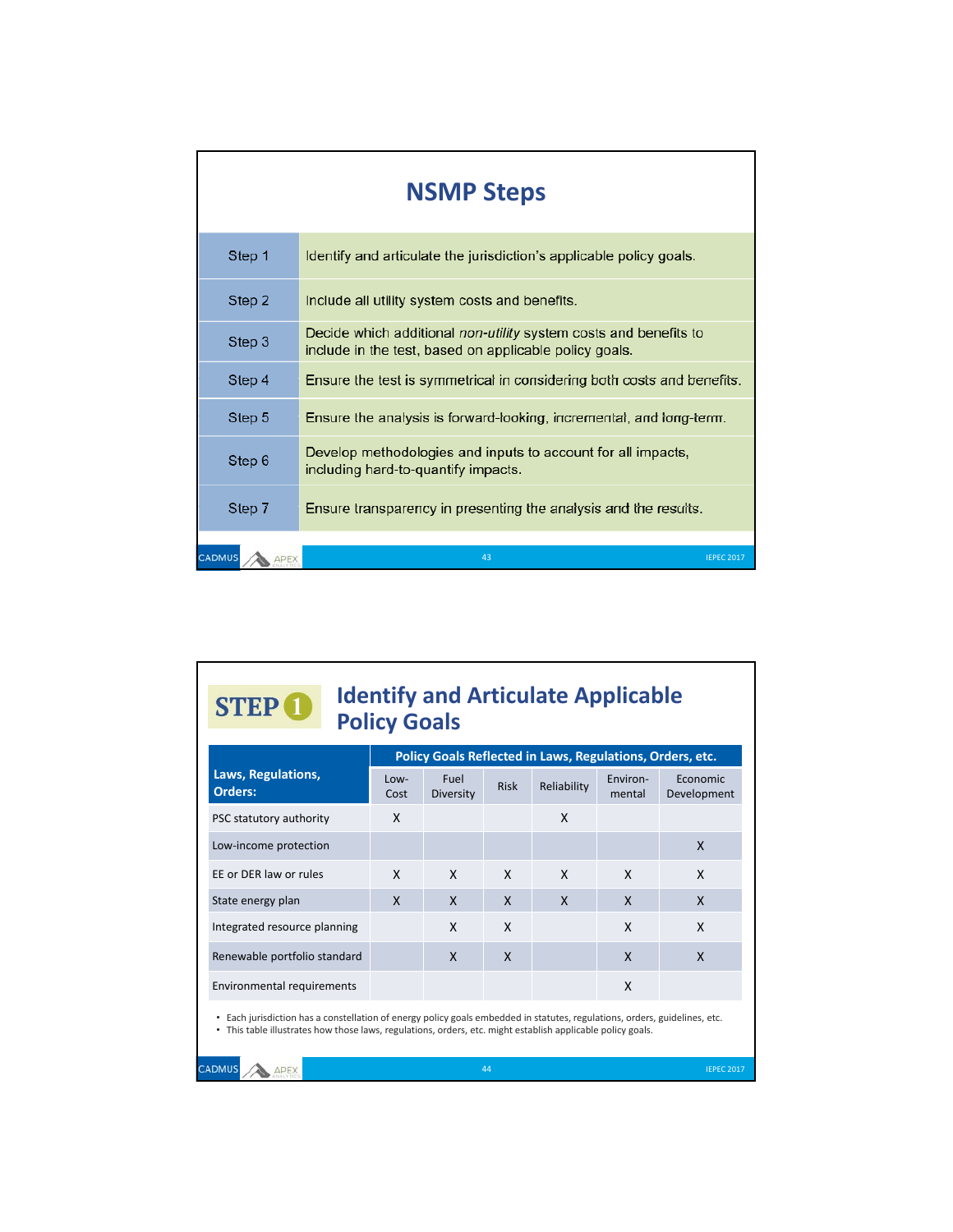# **2** Include All Utility System Costs and **Benefits in the Test**

| <b>Illustrative Utility System Costs</b>                                                                                                           | <b>Illustrative Utility System Benefits</b> |
|----------------------------------------------------------------------------------------------------------------------------------------------------|---------------------------------------------|
| EE Measure Costs (utility portion $-e.g.$ rebates)                                                                                                 | <b>Avoided Energy Costs</b>                 |
| EE Program Technical Support                                                                                                                       | <b>Avoided Generating Capacity Costs</b>    |
| EE Program Marketing/Outreach                                                                                                                      | Avoided T&D Upgrade Costs                   |
| <b>EE Program Administration</b>                                                                                                                   | <b>Avoided T&amp;D Line Losses</b>          |
| EE Program EM&V                                                                                                                                    | <b>Avoided Ancillary Services</b>           |
| Utility Shareholder Performance Incentives                                                                                                         | Wholesale Price Suppression Effects         |
|                                                                                                                                                    | Avoided Costs of RPS Compliance             |
|                                                                                                                                                    | Avoided Costs of Environmental Compliance   |
|                                                                                                                                                    | <b>Avoided Credit and Collection Costs</b>  |
|                                                                                                                                                    | <b>Reduced Risk</b>                         |
|                                                                                                                                                    | <b>Increased Reliability</b>                |
| The principle of treating energy efficiency as a resource dictates that utility system<br>costs and benefits serve as the foundation for all tests |                                             |

### **<sup>3</sup> Include Non‐Utility System Impacts Based on Jurisdiction's Applicable Policy Goals**

CADMUS

**APEX** 

Applicable policy goals include all policy goals adopted by a jurisdiction that could have relevance to the choice of which energy resources to acquire. Examples include:

| Common<br><b>Overarching</b><br>Goals:         | Provide safe, reliable, low-cost electricity and gas services;<br>protect low-income and vulnerable customers; maintain or<br>improve customer equity.                                                                                                                                                                                                                             | These goals are established<br>in many ways:                                                                                                                                 |
|------------------------------------------------|------------------------------------------------------------------------------------------------------------------------------------------------------------------------------------------------------------------------------------------------------------------------------------------------------------------------------------------------------------------------------------|------------------------------------------------------------------------------------------------------------------------------------------------------------------------------|
| <b>Efficiency</b><br><b>Resource</b><br>Goals: | Reduce electricity and gas system costs; develop least-cost<br>energy resources; promote customer equity; improve system<br>reliability and resiliency; reduce system risk; promote resource<br>diversity; increase energy independence (and reduce dollar<br>drain from the jurisdiction); reduce price volatility.<br>Support fair and equitable economic returns for utilities; | <b>Statutes</b><br>п<br>Regulations<br>٠<br><b>Commission Orders</b><br><b>EE</b> Guidelines<br>٠<br><b>EE Standards</b><br>п<br><b>Directives</b><br><b>And Others</b><br>٠ |
| <b>Other</b><br><b>Applicable</b><br>Goals:    | provide reasonable energy costs for consumers; ensure stable<br>energy markets; reduce energy burden on low-income<br>customers; reduce environmental impact of energy<br>consumption; promote jobs and local economic development;<br>improve health associated with reduced air emissions and<br>better indoor air quality.                                                      |                                                                                                                                                                              |
| CADMUS                                         | 46                                                                                                                                                                                                                                                                                                                                                                                 | <b>IEPEC 2017</b>                                                                                                                                                            |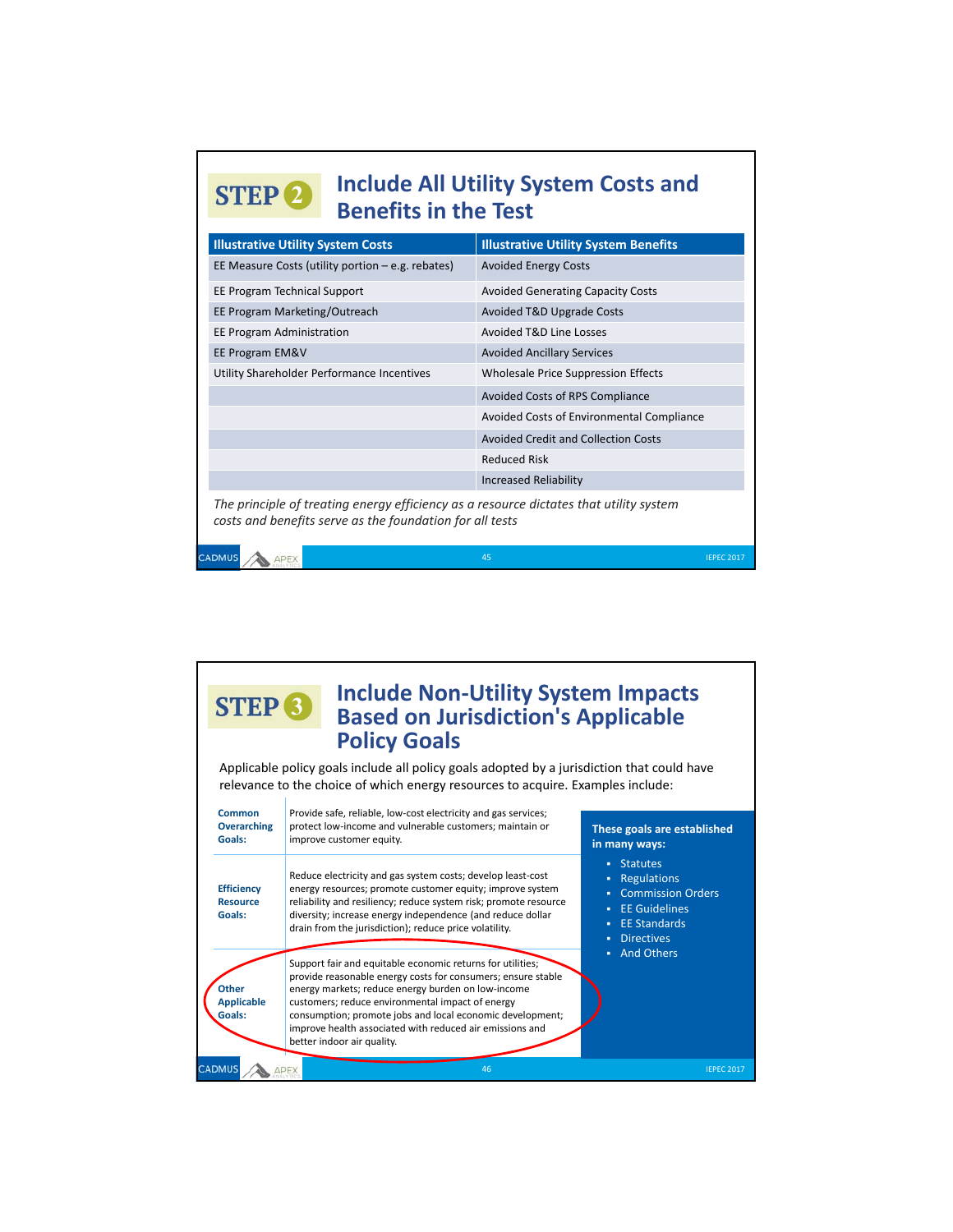#### **<sup>3</sup> Illustrative Non‐Utility System Impacts**

| <b>Impact</b>                                                                                 | <b>Description</b>                                                                                                                                                                                           |  |  |
|-----------------------------------------------------------------------------------------------|--------------------------------------------------------------------------------------------------------------------------------------------------------------------------------------------------------------|--|--|
| Participant impacts                                                                           | Impacts on program participants, includes participant portion of measure cost, other<br>fuel savings, water savings, and participant non-energy costs and benefits                                           |  |  |
| Impacts on low-income<br>customers                                                            | Impacts on low-income program participants that are different from or incremental to<br>non-low-income participant impacts. Includes reduced foreclosures, reduced mobility,<br>and poverty alleviation      |  |  |
| Other fuel impacts                                                                            | Impacts on fuels that are not provided by the funding utility, for example, electricity (for<br>a gas utility), gas (for an electric utility), oil, propane, and wood                                        |  |  |
| Water impacts                                                                                 | Impacts on water consumption and related wastewater treatment                                                                                                                                                |  |  |
| <b>Environmental impacts</b>                                                                  | Impacts associated with CO2 emissions, criteria pollutant emissions, land use, etc.<br>Includes only those impacts that are not included in the utility cost of compliance with<br>environmental regulations |  |  |
| Public health impacts                                                                         | Impacts on public health; includes health impacts that are not included in participant<br>impacts or environmental impacts, and includes benefits in terms of reduced healthcare<br>costs                    |  |  |
| Economic development and<br>iobs                                                              | Impacts on economic development and jobs                                                                                                                                                                     |  |  |
| <b>Energy security</b>                                                                        | Reduced reliance on fuel imports from outside the jurisdiction, state, region, or country                                                                                                                    |  |  |
| This table is presented for illustrative purposes, and is not meant to be an exhaustive list. |                                                                                                                                                                                                              |  |  |
| CADMUS                                                                                        | 47<br><b>IFPFC 2017</b>                                                                                                                                                                                      |  |  |

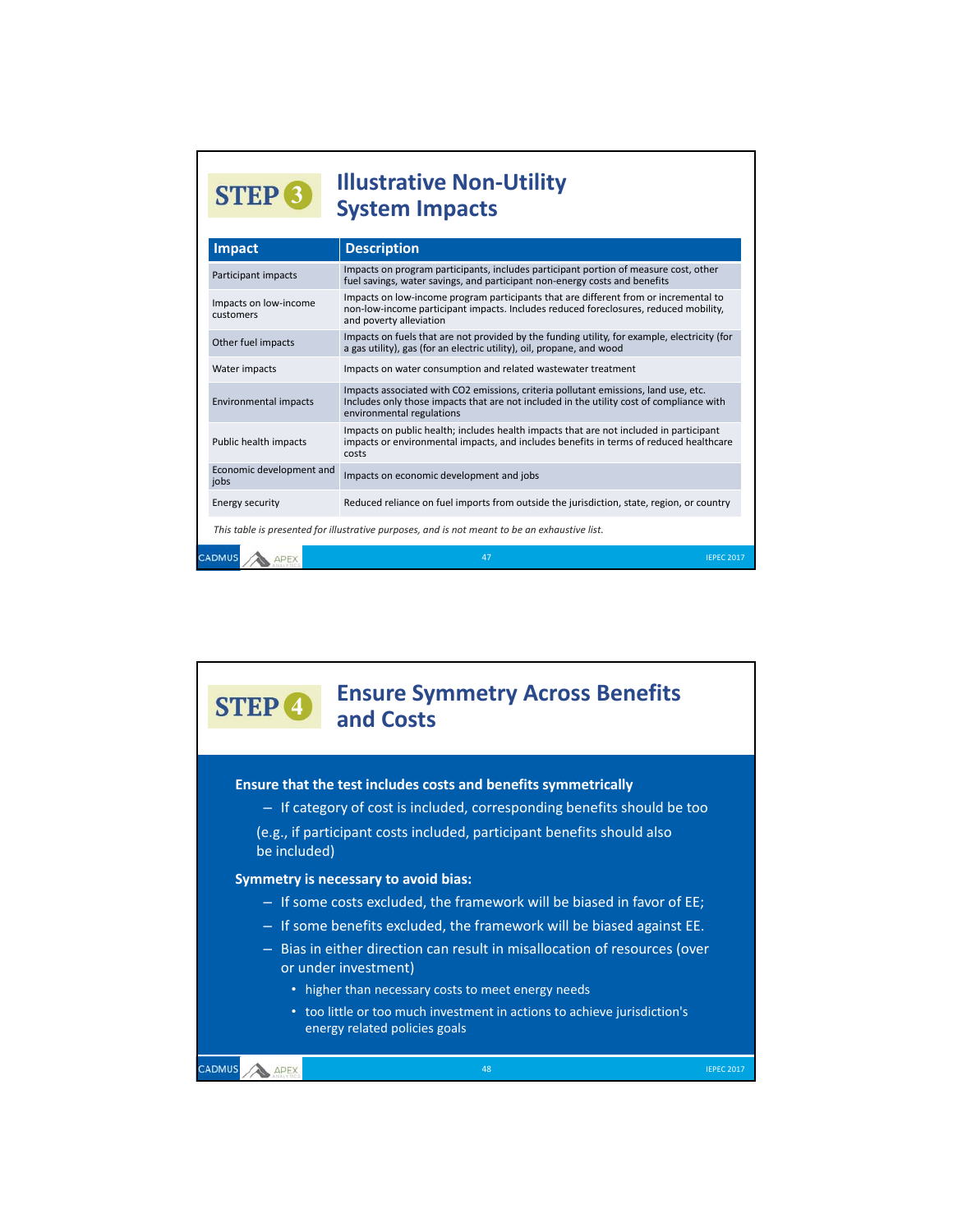

#### **6 Develop Methodologies and Inputs to**<br>Account for All Impacts, Including **Account for All Impacts, Including Hard‐to‐Quantify Impacts**

| <b>Approach</b>                     | <b>Application</b>                                                                                                           |  |
|-------------------------------------|------------------------------------------------------------------------------------------------------------------------------|--|
| Jurisdiction-specific studies       | Best approach for estimating and monetizing relevant impacts.                                                                |  |
| Studies from other<br>jurisdictions | Often reasonable to extrapolate from other jurisdiction studies<br>when local studies not available.                         |  |
| <b>Proxies</b>                      | If no relevant studies of monetized impacts, proxies can be used                                                             |  |
| Alternative thresholds              | Benefit-cost thresholds different from 1.0 can be used to account<br>for relevant impacts that are not monetized.            |  |
| Other considerations                | Relevant quantitative and qualitative information can be used to<br>consider impacts that cannot or should not be monetized. |  |
|                                     |                                                                                                                              |  |
| CADMUS                              | 50                                                                                                                           |  |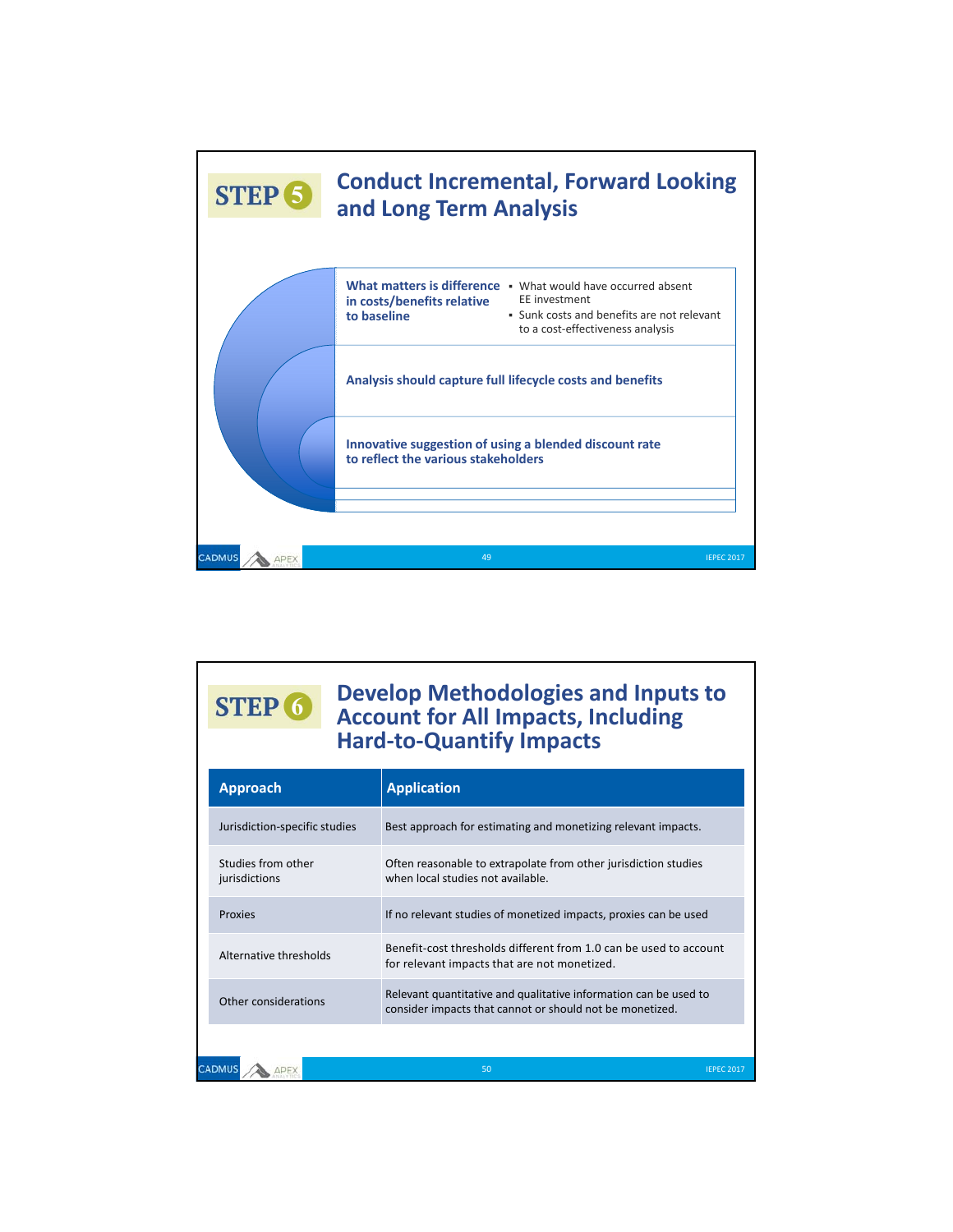